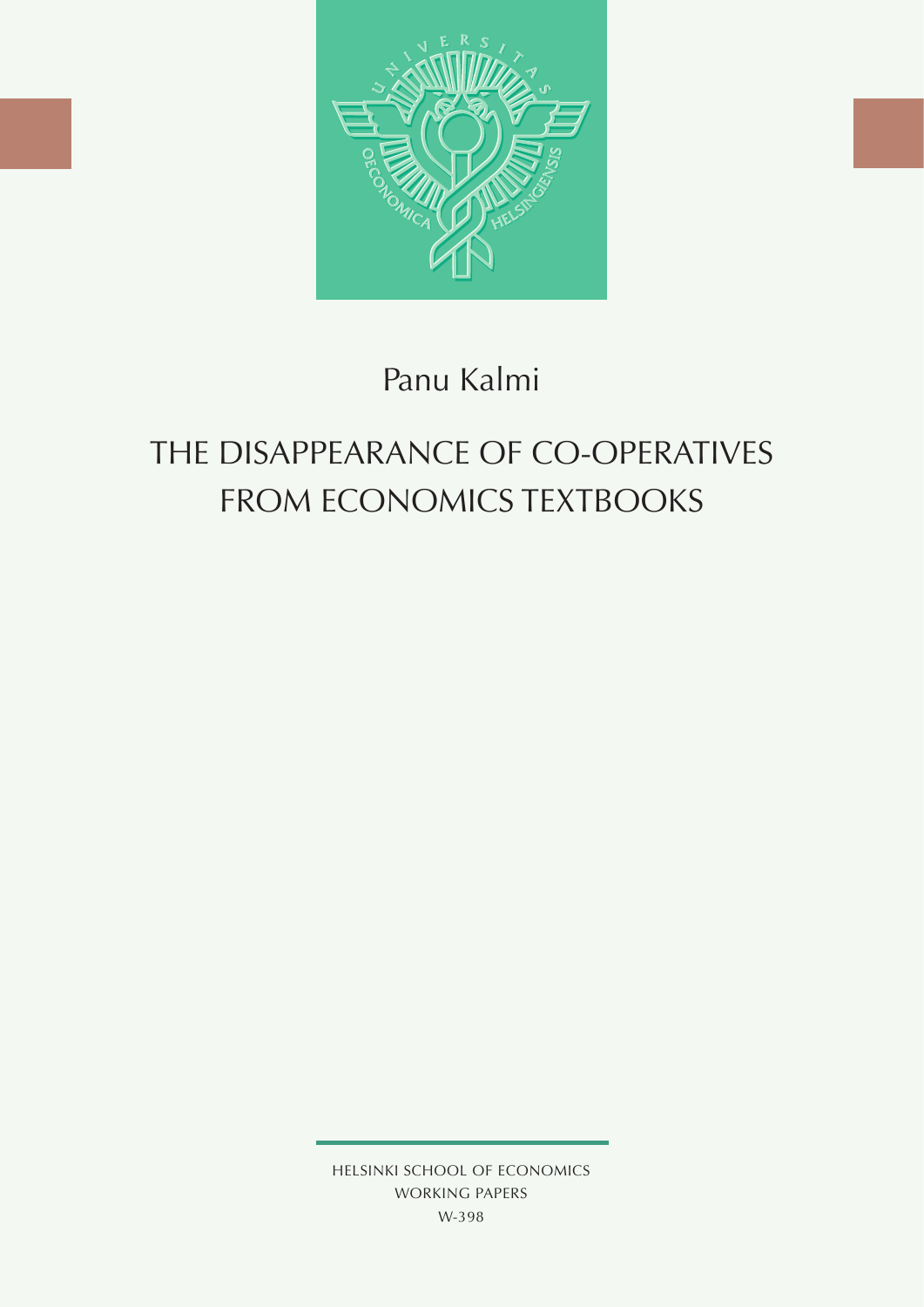## Panu Kalmi

# The Disappearance of Co-operatives FROM ECONOMICS TEXTBOOKS

Economics

February 2006

HELSINGIN KAUPPAKORKEAKOULU HELSINKI SCHOOL OF ECONOMICS WORKING PAPERS W-398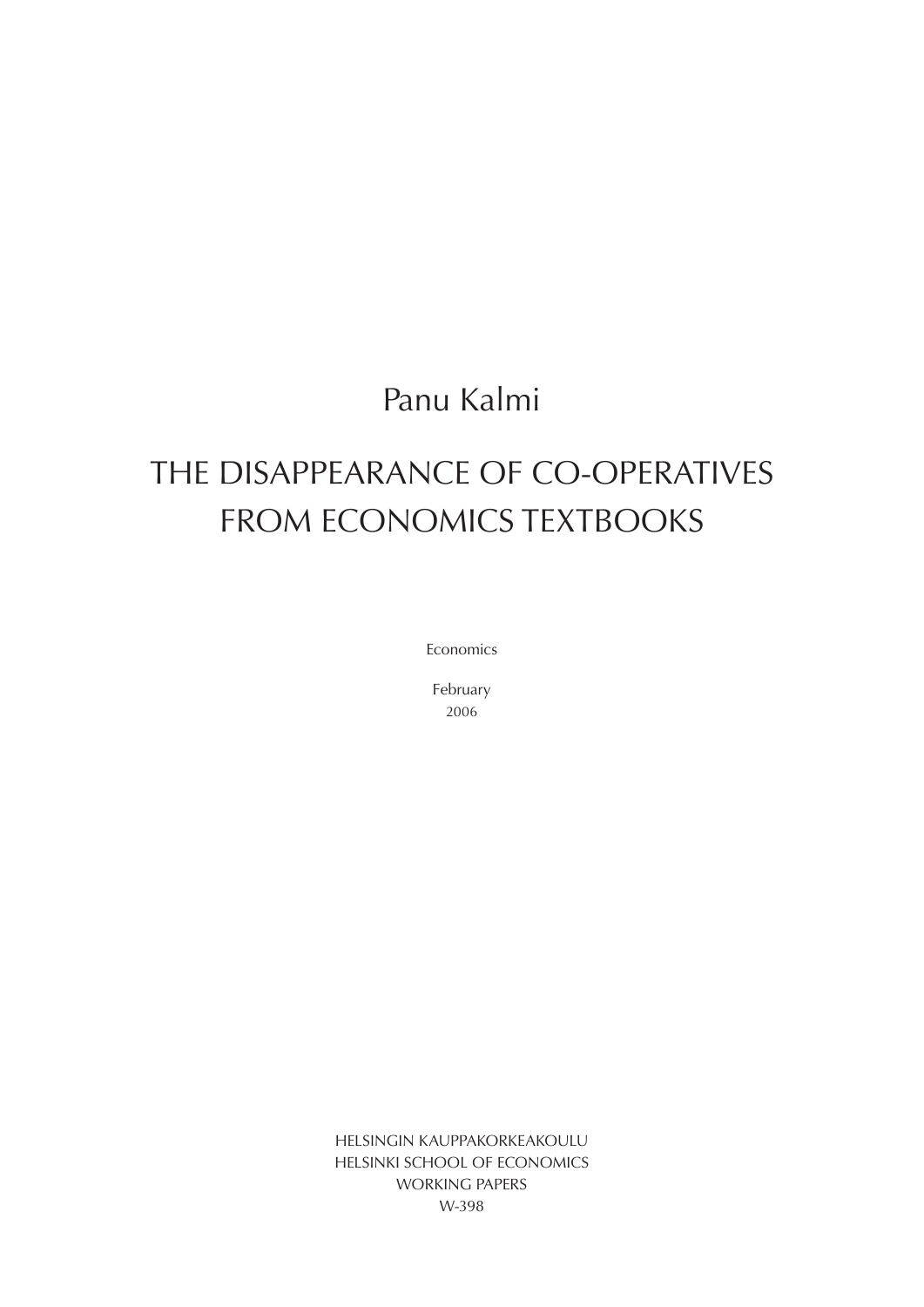HELSINGIN KAUPPAKORKEAKOULU HELSINKI SCHOOL OF ECONOMICS PL 1210 FI-00101 HELSINKI FINLAND

> © Panu Kalmi and Helsinki School of Economics

ISSN 1235-5674 ISBN 952-488-005-9 (Electronic working paper)

> Helsinki School of Economics - HSE Print 2006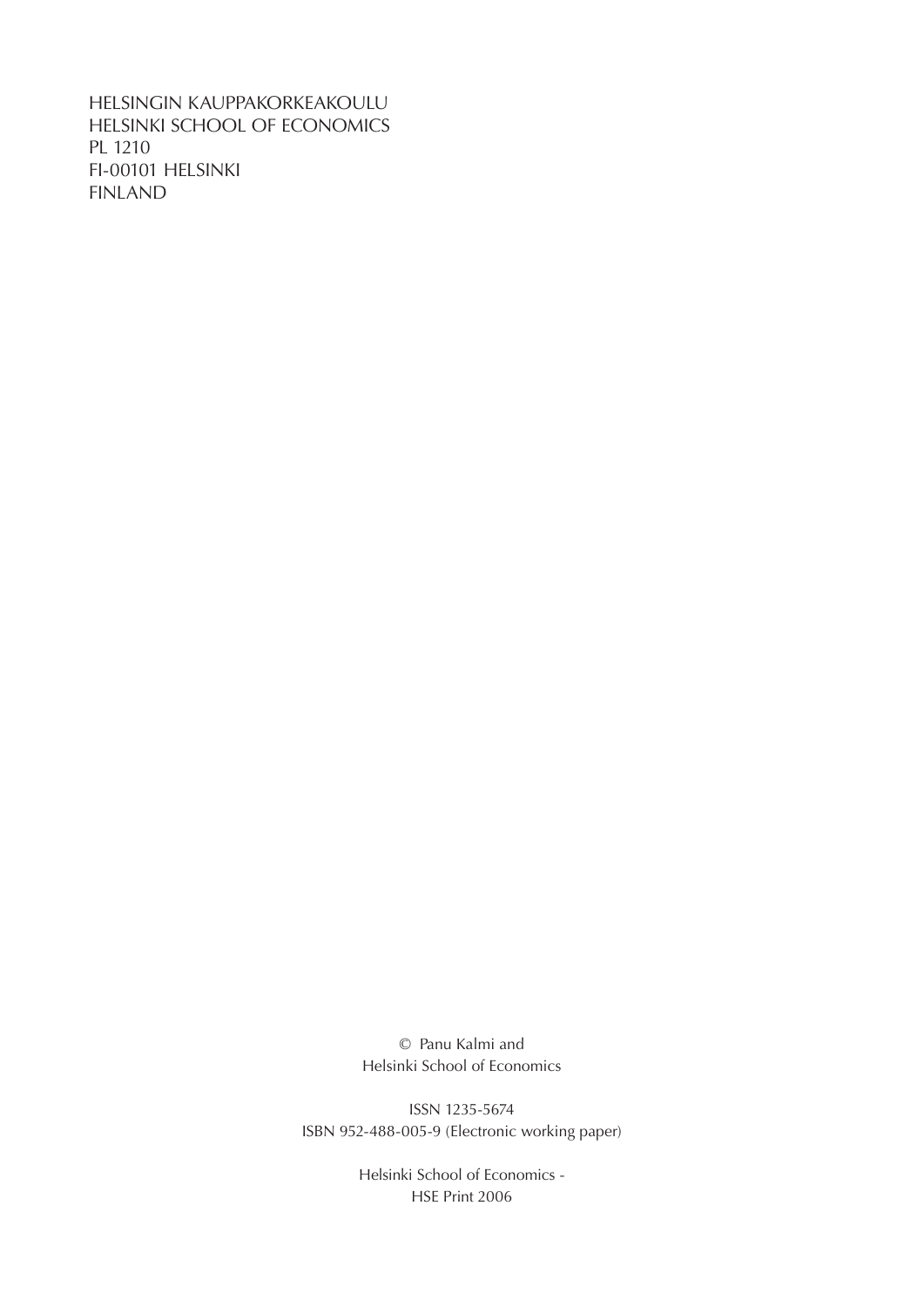#### **The Disappearance of Co-operatives from Economics Textbooks**

Panu Kalmi Helsinki School of Economics and HECER **Abstract:** 

The discussion of co-operatives abounded in the early  $20<sup>th</sup>$  century economics textbooks, but is virtually absent from their modern counterparts. In this paper, I assemble a dataset of economics textbooks used at the University of Helsinki during 1905-2005 and examine how the treatment of co-operatives has changed, and what factors have lead to the disappearance of co-operatives from economics textbooks. The quality and quantity of the discussion on co-operatives is noted to be much greater in books published before the Second World War than in the post-war books. Possible reasons for the lost interest include changes in the role of the government, the economists, and in the economics paradigm itself.

Keywords: Co-operatives, Textbooks JEL Codes: A20, B10, B20, P13

Contact information to the author: Panu Kalmi Helsinki School of Economics, Department of Economics PO Box 1210, 00101 Helsinki, Finland tel. (+358) 9 431 38283 email: panu.kalmi@hse.fi

**Acknowledgements:** An earlier version of the paper was presented in the 9<sup>th</sup> ESHET conference in Stirling, June 9-12 2005. I am indebted to the conference participants and Rod Hill, Derek Jones, Mark Klinedinst, Masashi Kondo, Antti Kuusterä, Jorma Sappinen, Jan Toporowski and Eliisa Troberg for useful comments and suggestions and to Liisa Roponen for help with the language.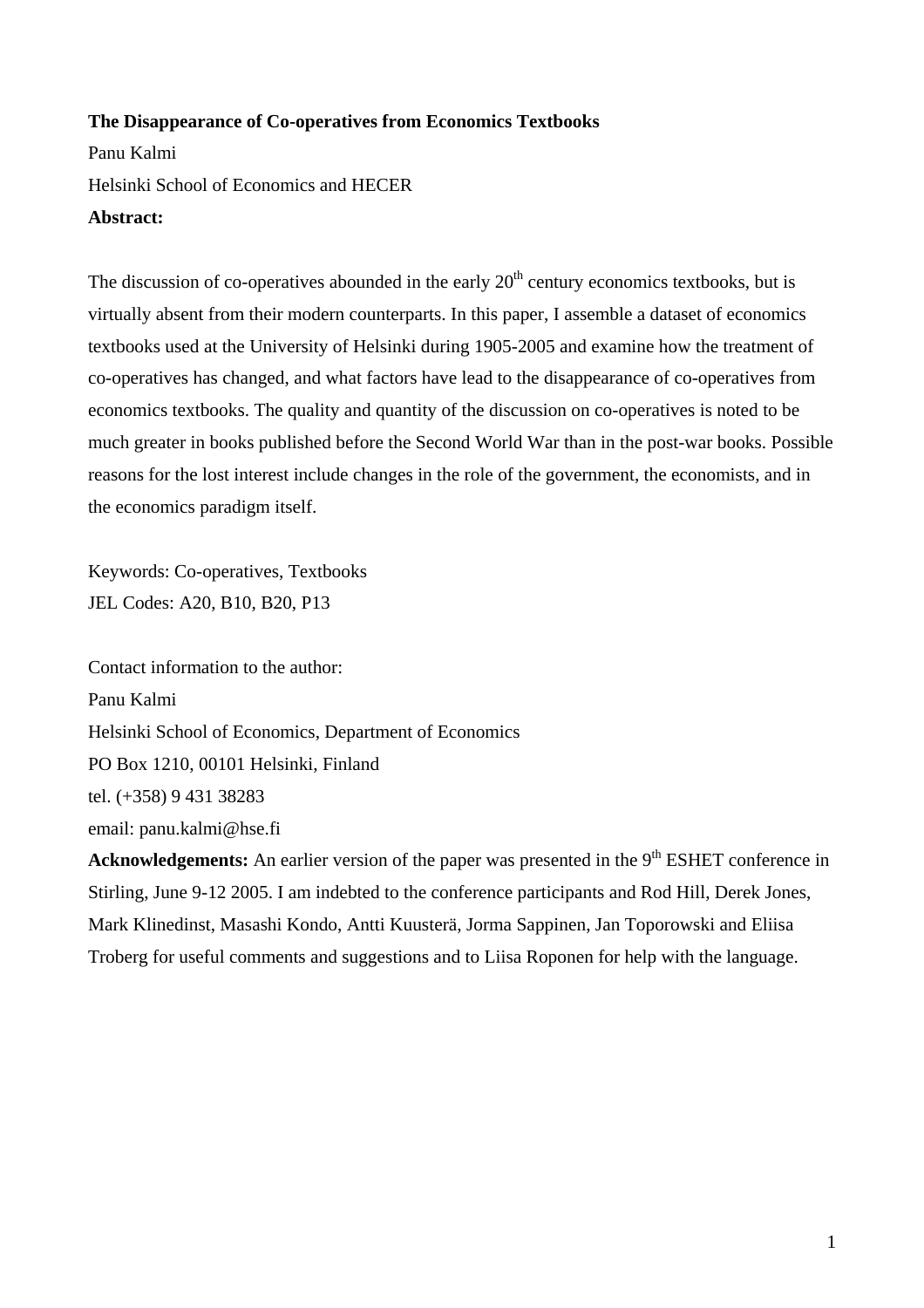#### **The Disappearance of Co-operatives from Economics Textbooks**

#### **1. Introduction**

Co-operatives have been an important part of the industrial landscape for the past 150 years or so. In retailing, consumer co-operatives were pioneering the modern retail chains (Furlough and Strikwerda, 1999), and they remain important still in many places in Europe, especially in Scandinavia.<sup>1</sup> In banking, the market share of co-operative banks at the end of  $20<sup>th</sup>$  Century was around one-third in countries like France, Austria, Finland and Cyprus (ICA, 1998a). In agriculture, the share of agricultural processing and marketing co-operatives was in many countries close to 100 % in several sectors. Co-operatives and mutuals remain important in other sectors as well, such as insurance, housing and health care.

The importance of co-operatives is not solely based on their economic significance, as co-operatives also tackle social problems, by alleviating poverty and promoting community development. As democratic organisations managed by their members, they are more accountable to their stakeholders than corporations (Michie and Blay, 2004).

The role of co-operatives in modern market economies can highlight important lessons for students of economics. In today's economics and corporate governance discourse, shareholder primacy is taken as given. Co-operatives during the past two centuries have provided one of the main alternatives to shareholder-based capitalism, and therefore understanding cooperatives is essential to appreciating alternatives to shareholder primacy.

Despite their importance, co-operatives do not receive much attention in current mainstream economics. An indication of this is the neglect of co-operatives in most popular introductory economics textbooks. The typical textbook does not even recognise co-operatives as a form of business organisation, as was revealed in the recent survey of current economics textbooks by Hill (2000).<sup>2</sup> The importance of textbook contents derives from the fact that textbooks partly define the contours of the discipline. The absence of material on co-operatives in textbooks means that many students do not become familiar with the concept.

The disinterest in co-operatives has not been typical for past economics writers.<sup>3</sup> In this paper, I provide evidence that co-operatives were well represented in the economics textbooks of the early  $20<sup>th</sup>$  century. Like Hill (2000), I base my conclusions on a sample of economics textbooks, but instead of focusing on recent scholarship, I compile a longitudinal sample of economics textbooks, covering the entire  $20<sup>th</sup>$  century. The longitudinal data provide more robust insights on the reasons for the decline and of the current (near) absence of material on co-operatives than could be provided by cross-sectional data. Moreover, this study provides a different angle on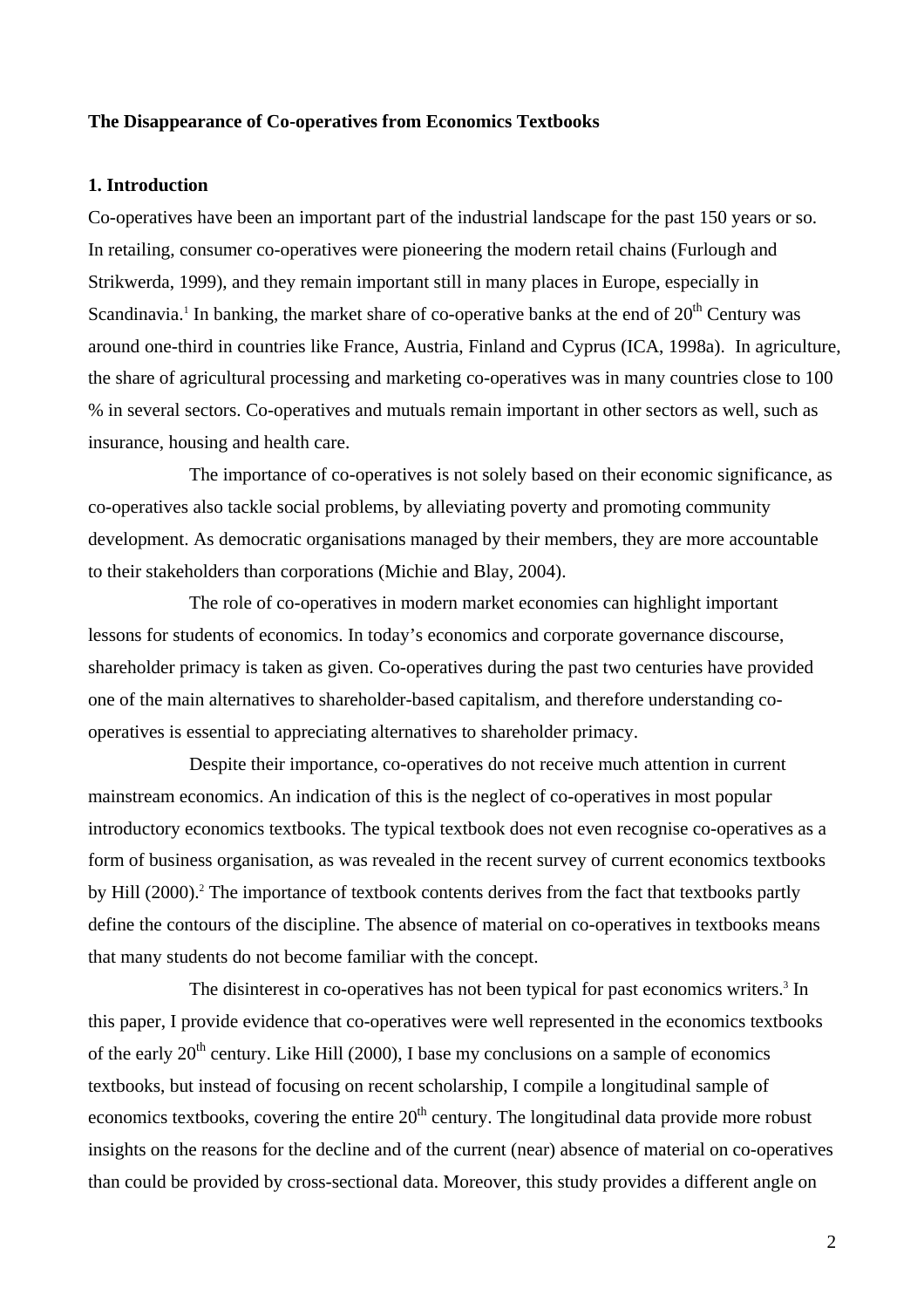the disciplinary change of economics. While many studies focus on the changes in research methods (e.g. formalisation of economics), or study the emergence of new subfields, less attention has been paid to what subjects eclipse. Even though the focus here is on textbooks, the paper also contributes to a relatively unexplored topic of the history of economic thought on co-operatives.<sup>4</sup>

The results indicate that the quantity and quality of the discussions related to cooperatives declined markedly after the Second World War. This coincides with several structural changes within the professions: the shift from institutionally-oriented analysis to the neoclassical analysis, the global dominance of US economics, the significant increase in the role of the government in the economy, and the rise of "social engineering". Towards the end of the paper, I analyse how these various developments have impacted on the treatment of co-operatives in economics textbooks.

The paper is structured as follows. Section 2 outlines the reasons why co-operatives should be of interest to economist. Section 3 describes the data and section 4 the results. In section 5 a more detailed review of the material on co-operatives is presented. Section 6 discusses the reasons for the decline of the study of co-operatives in economics textbooks., and section 7 concludes.

#### **2. The case for studying co-operatives**

Co-operatives are an economic-organisational innovation known all over the world. The defining features of co-operatives applied in this study are<sup>5</sup>:

- 1) The control belongs to the users (customers, suppliers or workers) of the enterprise;
- 2) The control rights are exercised democratically, on "one-member, one-vote" basis;
- 3) Membership is voluntary.

There are three important reasons why co-operatives should be studied in economics courses. First, they are an economically significant actor all over the globe. Second, co-operatives are oriented towards broader social goals that distinguish them from the investor-owned corporation. Third, co-operatives can be used to illustrate important issues in economics.

The economic significance of co-operatives is difficult to define exactly. Estimates on cooperative membership are more readily available than estimates of their contribution to the GDP or employment. The International Co-operative Alliance (ICA) estimated that co-operatives worldwide have around three-quarter billion memberships (ICA, 1998b), and since this figure excludes those co-operatives that are not associated with the ICA, it is likely to be a significant underestimate. Co-operatives are important in the North America, Europe, and Japan alike, as well as in most developing countries, notably India (Birchall, 1997; Hansmann, 1996; Hill, 2000; Klinedinst and Sato, 1994). Examining the role of cooperatives as employers, a recent study on seven European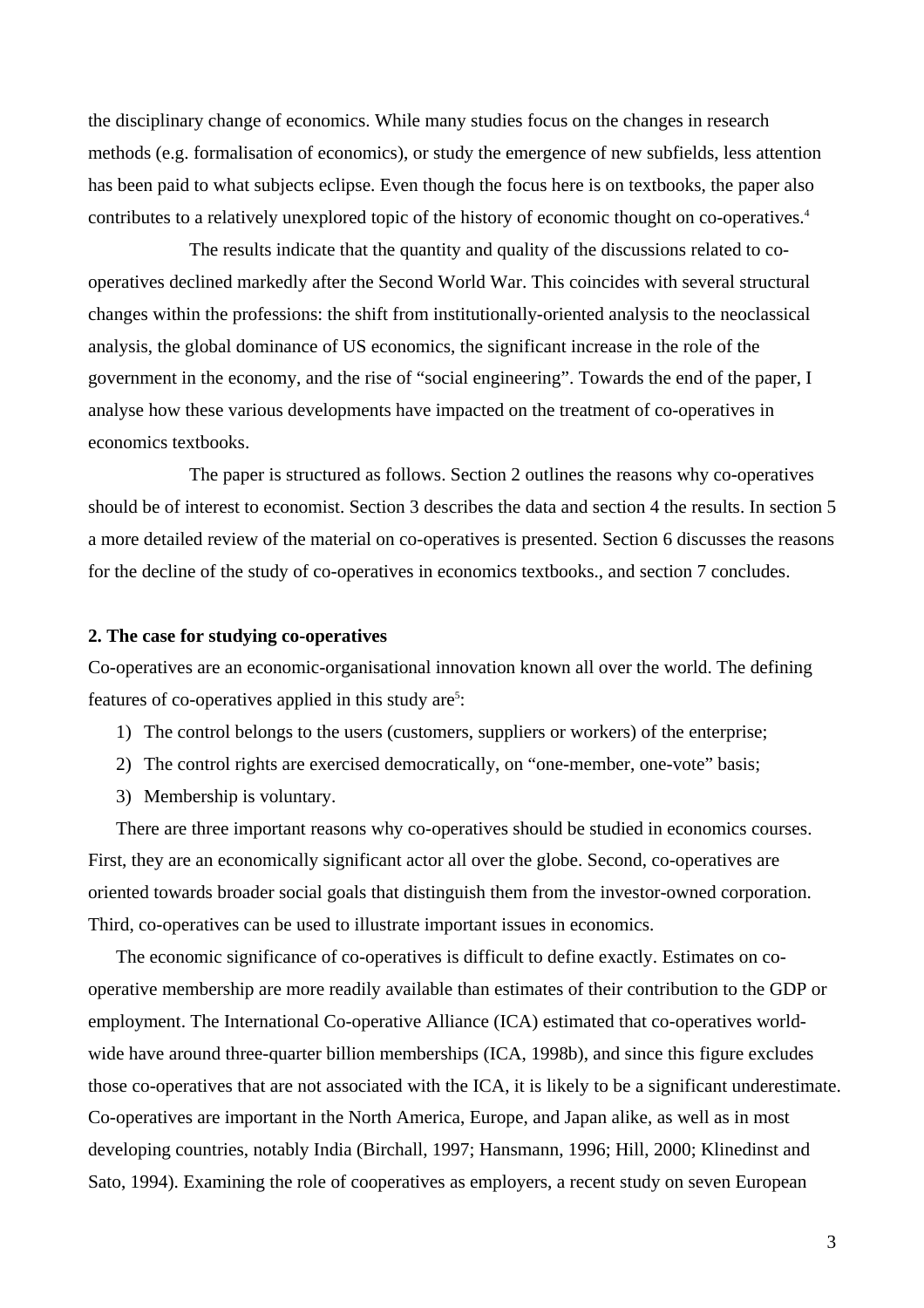countries found that the share of co-operatives in employment provision ranged from around one per cent in France and Portugal to 3.5 per cent in Switzerland (Eurostat, 2001).

Appendix 1 presents some membership statistics for selected countries, drawn from Gide (1922) and ICA (1998b). These figures show that in 1998, the estimated proportion of co-operative membership to the total population in European Union countries hovered around 20-30 %, and it was even higher in North America. There are also significant commonalities among countries in the incidence of co-operatives. They are common in the food production (agricultural producer cooperatives), retail trade (consumer co-operatives), housing, financial institutions, and health care. But co-operatives have been less successful in the manufacturing sector. Worker co-operatives have generally been less successful than consumer or agricultural producer co-operatives, apart from a few success stories such as the *Mondragon Corporacion Cooperativa* in Spain (Whyte and Whyte, 1991; Cheney, 1999).

Co-operatives have also social significance beyond their economic role. Through private initiative and mutual aid, co-operatives alleviate poverty and promote the social stability of the communities where they operate (Birchall, 1997; Michie and Blay, 2004). They also support such broad aims of the United Nations as peace and security, human rights, environment protection and gender equality (ICA, n.d.). In short, co-operatives -- unlike investor-owned companies in general - have a broad social mission.

Hill (2000) recommended that economics textbooks should use the existing research on cooperatives as material for textbooks. Papers on co-operatives have discussed topics such as democracy in economic institutions, behavioural differences between co-operatives and traditional firms, incentives and public goods, market failures, and economic systems.<sup>6</sup> In general, cooperatives provide a systematic alternative framework to the concept of shareholder primacy dominant in many economic and corporate governance discourses, albeit discredited somewhat in the aftermath of Enron collapse and related scandals (Blair, 2003; Deakin and Konzelmann, 2004).

#### **3. The sample**

In order to study how the coverage of co-operatives has changed in economic textbooks over time, it is necessary to have a broad sample of textbooks on which to base the generalised findings. There are at least two possibilities for compiling such a sample: either to try to identify the major international economics textbooks of various time periods, or to compile a sample of textbooks used in an academic economics curriculum. With the latter method, it is much easier to identify the books that needs to be included in the sample. Selection based on an existing curriculum also reduces the risk of "selection bias", meaning that the researcher would (deliberately or inadvertently)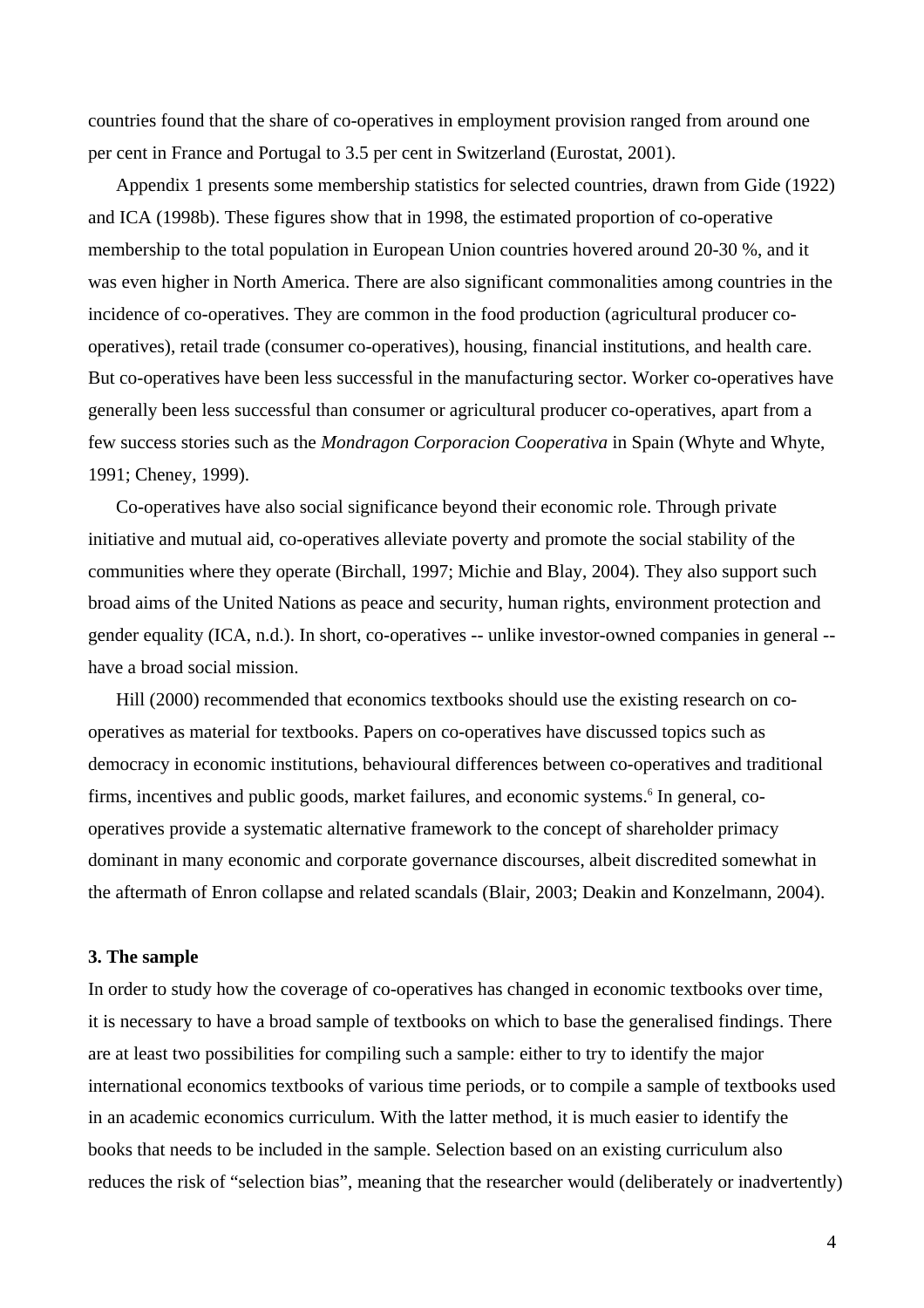choose books that support his arguments.<sup>7</sup> For this study, the sample consisted of general economics textbooks used in the University of Helsinki, Finland, between 1905 – 2005. The sample was compiled from the faculty handbooks of the period, and from the survey by Kuitunen and Sullström (1984). Between 1905-45 economics was taught in the Faculty of Law, and thereafter in the newly established Faculty of Social Sciences. One advantage of basing the sample on textbooks used at the University of Helsinki is that the books originated from several countries instead of just one country, as might have been the case if the sample were been drawn from a US, UK or French university.

On the basis of the surveyed faculty handbooks, it seems that the current system according to which students are first exposed to a general introductory course and then continue with more specialised topics emerged in Helsinki during the 1950s. From the late 1950s through the late 1970s, students during the first year used Finnish and Swedish textbooks, and in the second year a general textbook in English (first Boulding, then Lipsey). However, the reason for this was perhaps not so much the differences in the substance of the text, but rather the limited language skills of the first year students. Therefore, the above-mentioned American texts are included in the analysis as introductory texts.

Among the textbooks of the first half of the  $20<sup>th</sup>$  century, there were books were used for both the introductory course and the advanced course, making it difficult to classify these. I decided to select to the sample broad general textbooks from that period, but excluded texts that were clearly more advanced and theoretical for their time, despite being general economics books (Wicksell's *Lectures on Political Economy* is an example).

If a Finnish translation of a book was used in teaching, I have also used the translated version. This applies mostly to the period prior to 1945, when most books were translated. Typically, modifications made to the Finnish editions were minimal, consisting of the addition of occasional footnotes etc.

The detailed information on the books, including the edition used in the survey, the original edition, the original title, year of adoption for teaching purposes and the duration of usage are given in the list of references (primary sources). It should be noted that the year of publication refers to the year of publication for the particular edition used in this study, and not to the first edition or to the year when the text was adopted for teaching purposes. There have been multiple editions for most of the books, and often the version used for this study was not the original. The selection rule was simple: the edition that was most readily available from the university libraries in Helsinki was used. The potential bias arising from this procedure is not likely to be substantial, as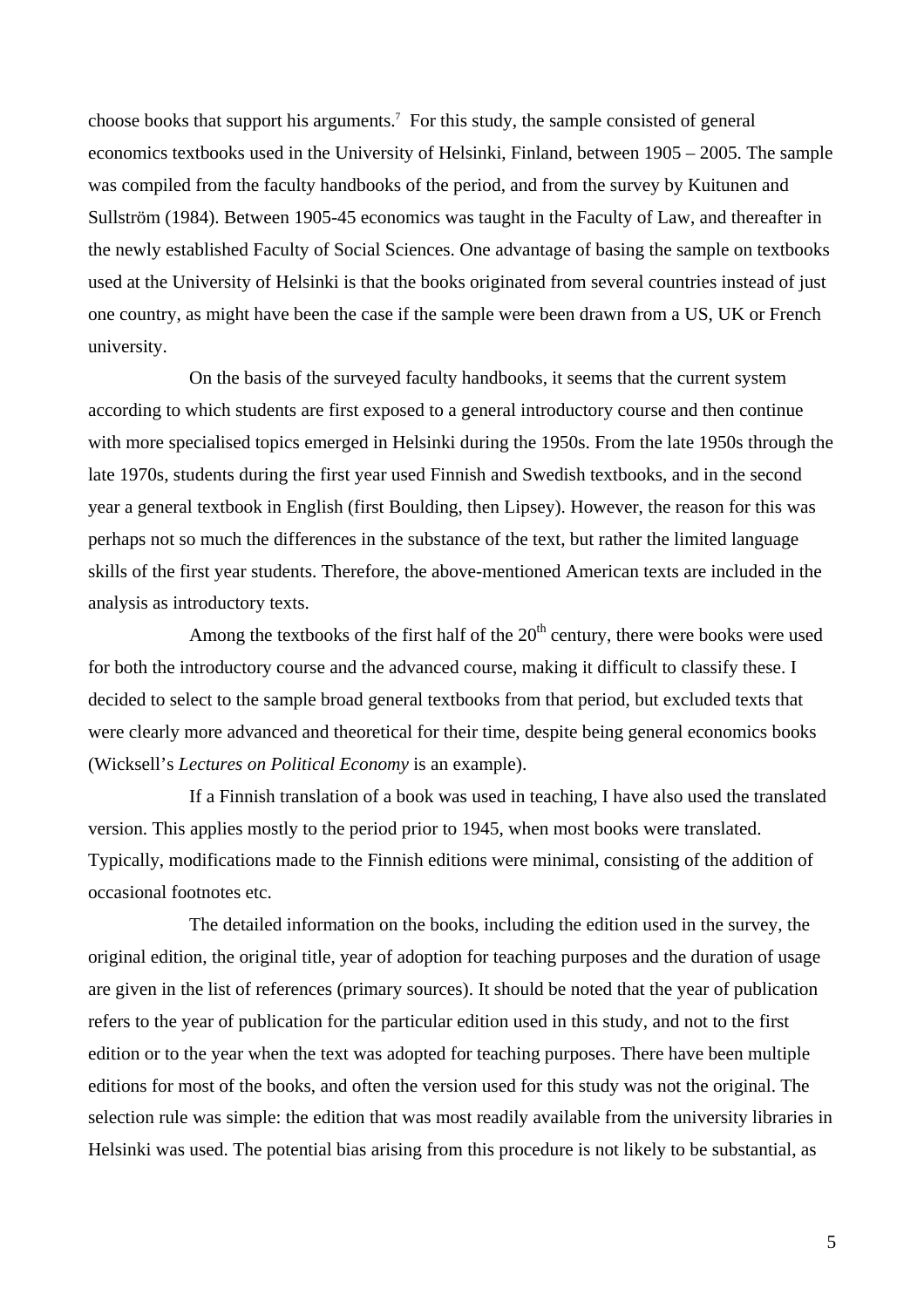typically only minor modifications occur between successive editions. Furthermore, the edition that is easily available is also likely to have been used in teaching.

#### [INSERT TABLE 1 AROUND HERE]

The survey sample consists of 24 textbooks (Table 1), and is comparable in size to Hill (2000), who used 17 current textbooks in his survey. The books can be divided into three different groups: the first group consists of foreign books which were used in teaching mostly between 1905 and 1925. These originated from various continental European countries and represented mainly institutional orientation. The second group consists of Finnish and Scandinavian books, that were adopted in use mainly between 1925 and 1957. In this period, Finnish economics was moving away from German Historical School towards the neoclassical economics of the Stockholm School led by Wicksell, Myrdal, Ohlin, Cassel and others (Paunio, 2002). The adoption of Boulding's text as course material in 1957 marked the beginning of the use of Anglo-American textbooks, although it was not until the early 1990s that an Anglo-American textbook became the primary introductory textbook (Begg *et al.*).<sup>8</sup> Table 1 gives the breakdown of the textbooks according to their origin and year of publication.

Thus, in addition to the Finnish and Scandinavian texts that are well represented throughout the period, two distinct groups emerge: the early  $20<sup>th</sup>$  century institutional texts and the neoclassical Anglo-American textbooks. Since this shift from the historical-institutional approach to the neoclassical analysis has taken place also elsewhere, the findings of this study can probably be applied to other settings as well. Second, while there are no continental European texts that originate from the post-war period,<sup>9</sup> this may not necessarily bias the results, because American textbooks have influenced economics education in Europe in the post-war period (Backhouse, 2002), and I would expect to get similar findings even with continental European post-war textbooks included in the sample. In the descriptive part of the analysis (see section 5), I also refer to two US textbooks popular in the early  $20<sup>th</sup>$  century, to show that the discussion on co-operatives was not limited to European books at that period.

#### **4. The coverage of co-operatives in economics textbooks**

This section presents the results of a quantitative analysis of economics textbooks. The method was to carefully review each selected textbook and count the pages discussing cooperatives. The smallest unit of measurement is a quarter of a page (0.25 p.). Even a passing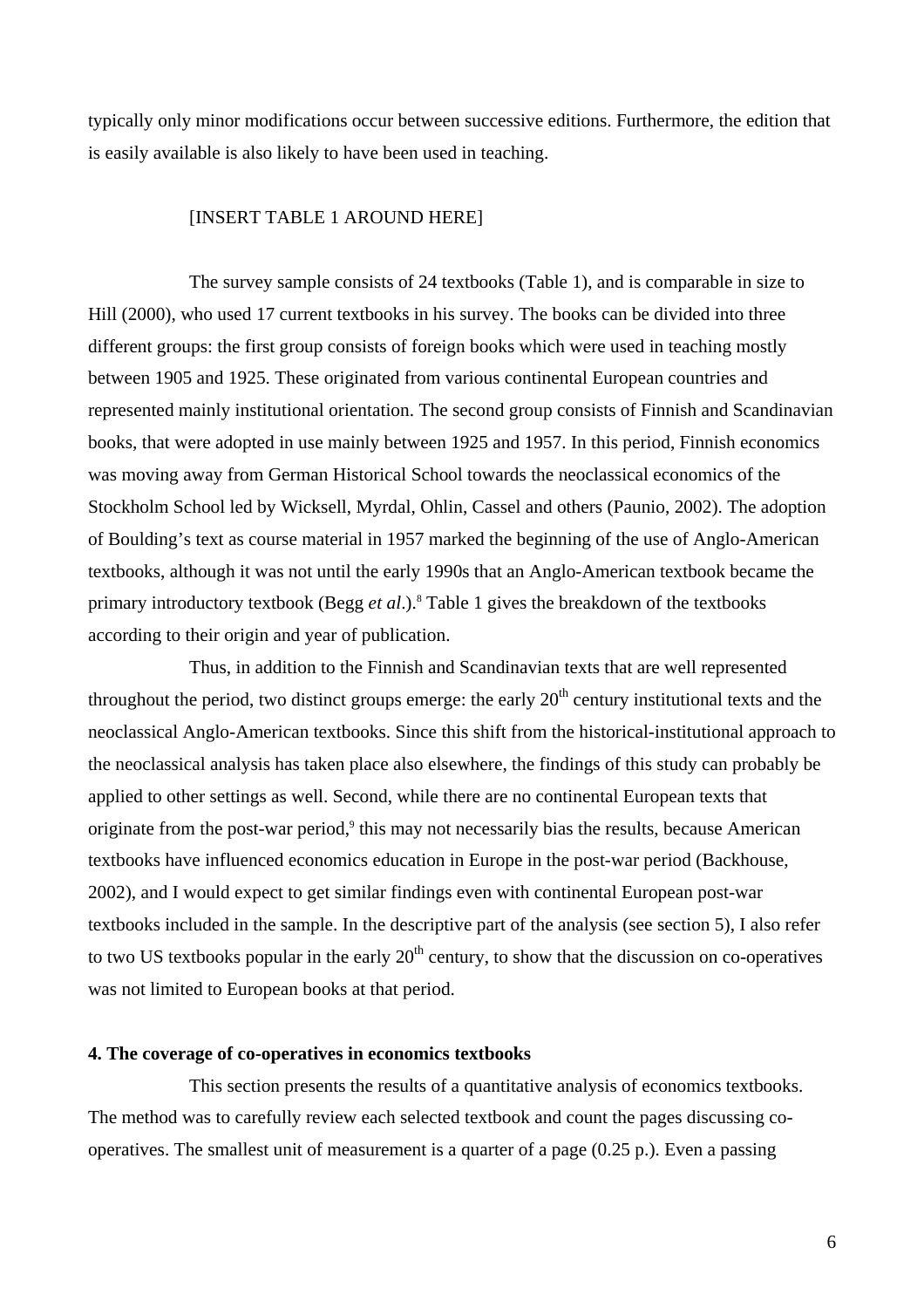mention of co-operatives was valued as 0.25 p. However, in instances where various aspects of cooperatives were discussed in detail, I did not count passing notes to co-operatives.

I used the definitions of co-operatives outlined in section 2 in deciding the types of cooperatives to include. Relatively uncontroversial were the commonest forms of co-operatives: Consumer co-operatives, various types of agricultural co-operatives, worker (producer) cooperatives, co-operative financial institutions, and other established forms of co-operation (e.g. housing and construction co-operatives). I also included mutual insurance societies and building societies, because they typically are member / user –controlled and therefore conform to the notion of co-operatives, even though they typically are not co-operatives in form.

There were some topics which I excluded from the main body of analysis, because they did not strictly confirm to the definition of co-operatives, as defined above. However, in my view these sufficiently resembled co-operatives to be reported in the table as "related issues". These include:

> 1) Various forms of savings banks, in which control typically does not belong to customers (violate co-operative properties 1 and 2).10

2) Profit-sharing and co-partnership (employee ownership), since these typically do not give employees much control and therefore violate the properties 1 and 2. 3) Collective farms under communism or Yugoslav self-management, since participation in these cannot not be regarded as voluntary (violation of principle 3). 4) Discussions of the Utopian or Christian Socialists or other schools related to cooperative thought, since these deal more with the history of ideas than with cooperatives as institutions.

Table 2 presents the summary statistics on the coverage of various issues on cooperatives in the textbooks. The main result arising from the table is that the textbook coverage of co-operatives in early (pre-1945) period and more recently differs considerably. The mean coverage for the early period was 2.2% (median 1.7%), while on the part of recent textbooks it was 0.2% (median 0.1%). The difference in means is statistically highly significant.<sup>11</sup> Similarly, the mean of the coverage for co-ops and related issues is 3.0% for early textbooks and 0.2% for recent textbooks; also this difference is statistically highly significant.

#### [TABLE 2 AROUND HERE]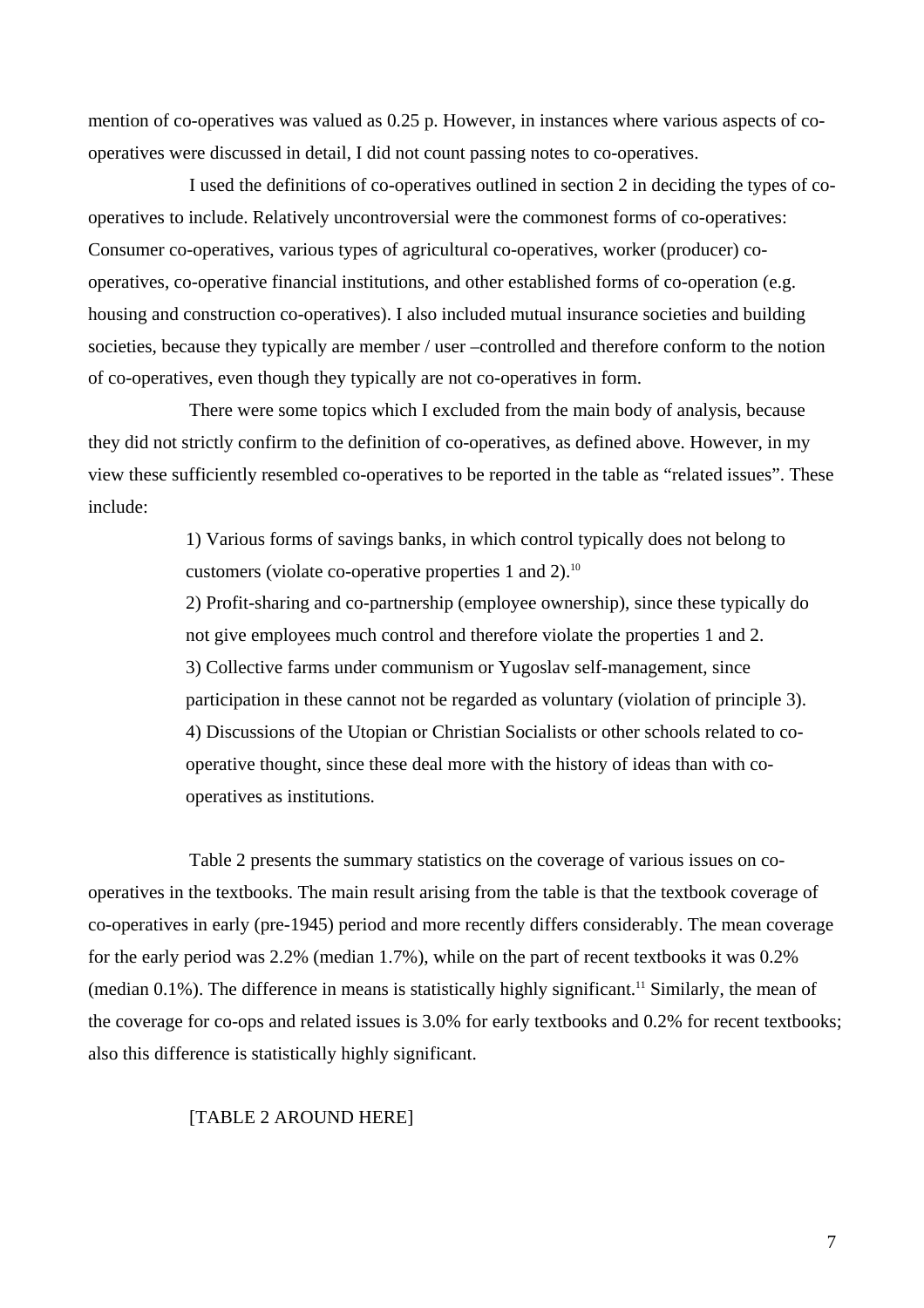Appendix 2 presents more detailed information on the coverage of co-operatives in various books. The highest coverage is in Conrad, which includes the 47.5 pages on co-operatives (4.6%) and 72 pages on co-ops and related issues (6.9%). The second highest is Gide, that includes 33.5 pages on co-ops (4.0%) and 43.5 pages on co-ops and related issues (5.1%). In general, books from the early period contain extensive discussion on co-ops. The exception in this regard is Marshall, who devotes only 4.75 (0.7%) pages of his treatise to co-operatives. However, in the post-war textbooks no author uses as many pages for discussing co-operatives as Marshall, either in absolute or relative terms. Five of the 14 post-war books do not mention co-operative organisations at all, and three of them do not discuss any related issues either (two discuss the Yugoslav selfmanagement).

Another remarkable finding evident from Appendix 2 is that early authors typically examined co-operatives widely, devoting an almost equal number of pages to the main forms of cooperation: co-operative financial institutions, consumer co-operatives, agricultural co-operatives, and worker co-operatives. On the part of the later authors, the most commonly reviewed topic is cooperative financial institutions (or credit co-operatives), but this in practice amounts to a passing mention. Worker co-operatives are not examined by any post-war author. With regard to related issues, socialist organisations resembling co-operatives is the most frequent topic: three of the discussions relate to Yugoslavia, and two to Soviet collective farms.

#### **5. A detailed look into the material on co-operatives**

#### *5.1 Early textbooks on co-operatives*

In this section, I review in more detail the issues the textbooks on co-operatives discuss. There is not much to survey in the more recent books, but early books often covered the topic of co-operatives in much detail. Interestingly, many of the co-operative issues were discussed in the general economics textbooks of the earlier period have later resurfaced in specialised economic analysis.12

One of the reoccurring themes in several textbooks was the position of co-operatives in the evolution of economic systems. This aspect was important especially to Gide (1917), who believed that economics does not have universal laws, but there are different stages of economic evolution which call for different institutional arrangements. One interesting section of his book is his discussion of the views of the solidaristic school (of which he himself was a leading member) on the future of the wage system (Gide 1917, p. 738-41). According to this school, the wage system was a useful step in economic evolution, but it had reached the limits of its usefulness. This was because the wage system generates an inevitable conflict between employees and employers: an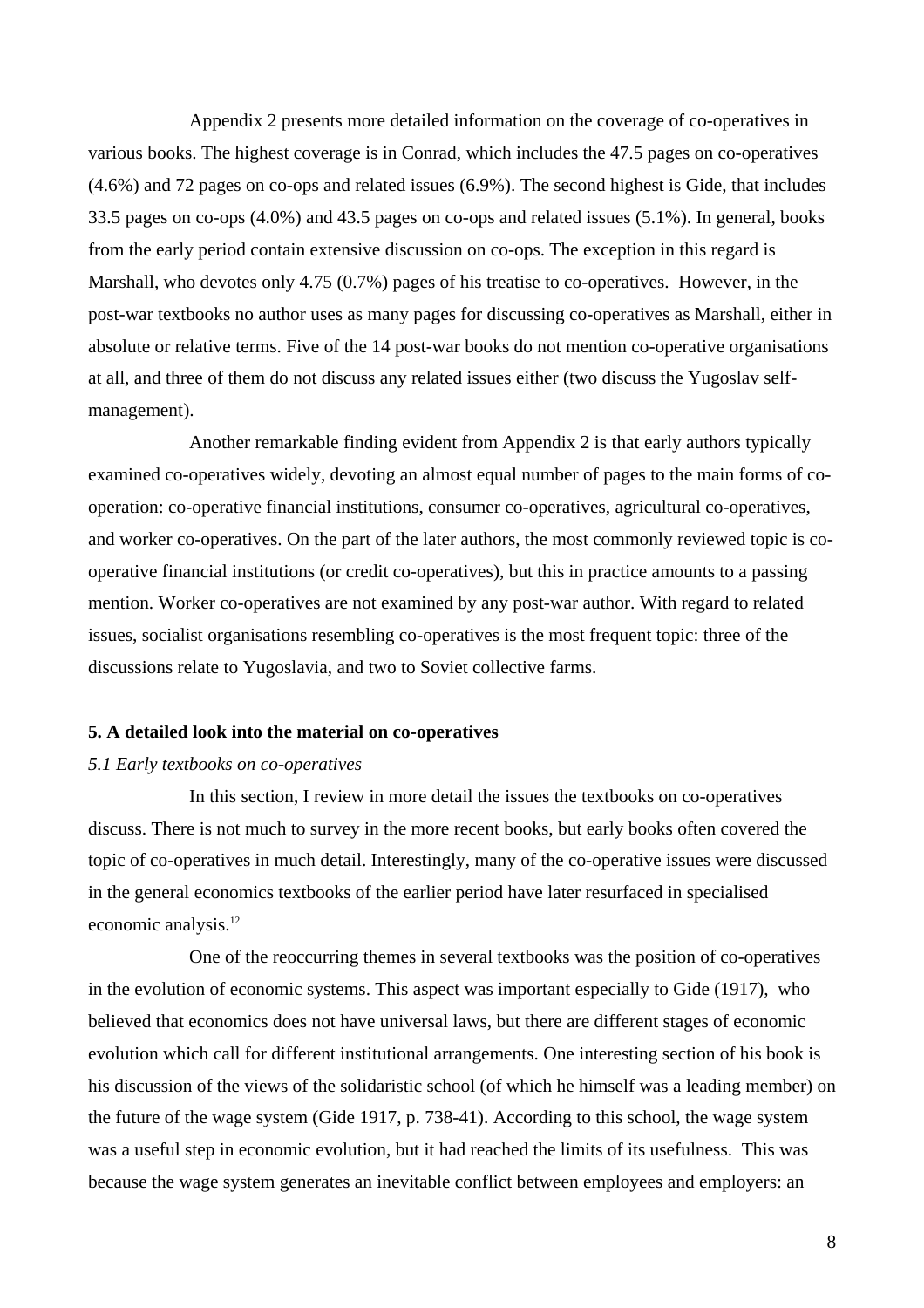increase in wages leads to a corresponding decline in profits, leading to distrust between employees and employers. Moreover, under the wage system, employees are treated as means rather than ends, in violation to the Kantian personhood principle. $^{13}$ 

However, there were fundamental difficulties for the co-operatives in abolishing the wage system, as pointed out by Aschehoug in his presentation of the socialist critique of cooperatives (1903, p. 538). Only worker co-operatives challenged the prevailing wage system, but they were rare. Consumer co-operatives were successful, but they reproduced capitalist wage relations, since employees in these co-operatives continued to be employed for a wage. According to the socialist critique, consumer co-operatives did not represent a real change from capitalist labour relations, and thus were only a distraction from the higher, revolutionary aims of the working class.14

Authors in the tradition of German and Austrian social conservatism (Conrad, 1911- 13; Philippovich, 1914) perceived co-operatives as having a much more limited scope than Gide. According to these authors, the role of co-operatives was to correct the deficiencies of the existing system by providing work to the unemployed, increasing the level of economic education and entrepreneurship among the working classes, and by providing support to small and weak entrepreneurs. Conrad even considered co-operatives to be of conservative character, protecting workers against revolutionary forms of socialism (1911-13, p. 404).

Several authors stressed the role of co-operatives as a tool for the economically disadvantaged. Gide (1917, p. 464) supported this view in connection with credit unions that enable small producers and artisans to receive credit on favourable terms. Aschehoug (1903, p. 520) emphasised the voluntary nature of the co-operatives as solutions to social problems, thus differing from the collectivists, who preferred to address social problems with state intervention. Philippovich noted that co-operatives are a tool of the small and weak enterprises and households. Households, farmers and small enterprises can utilise purchasing co-operatives in order to improve their position in the markets. Building societies improve the housing facilities for the poor and lower middle-class. Worker co-operatives promise to turn workers into entrepreneurs; however, as Philippovich noted, worker co-operatives had generally been unsuccessful. In general, co-operatives are voluntary affiliations based on personal bonds among members, and stress the mutual self-help principle (Philippovich, 1914, pp. 255-7).

A central question for many of the writers was why consumer co-operatives were so successful, but worker co-operatives were not. Several textbook authors identified distinct advantages within consumer co-operatives: consumer co-operatives improved the economic organisation of the retail trade, reduced the role and profits of the middlemen, and improved quality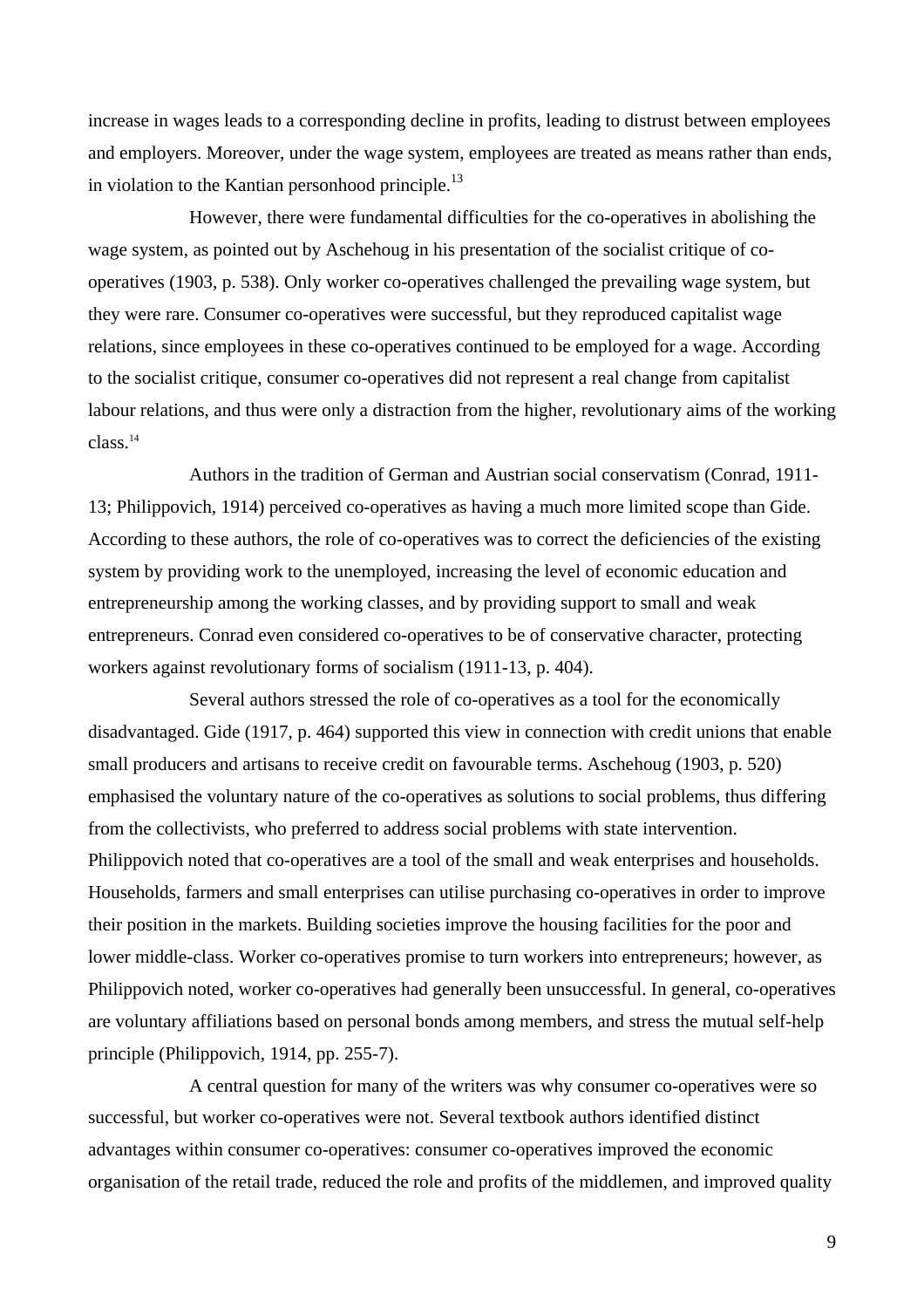control. Furthermore, consumer co-operatives flourished during an era when competition in retail trade was weak and consumer protection undeveloped. Several authors concluded that consumer cooperatives had reduced prices and improved the quality of foodstuffs, thereby improving the living standards of the working classes. Again it was Gide who took the argument furthest: he argued that consumer co-operative considerably reduced income differentials and ultimately evened out business cycles (1917, p. 794). However, Conrad (1911-13, p. 386-7) noted that consumer cooperatives are mainly successful in branches where demand is steady and profit-margins small. According to Aschehoug, private traders always survive in niche markets, where risk-taking is rewarded (1903, vol. 1, p. 540-41).

Another much debated question was why worker co-operatives were so rare. Many authors praised the worker co-operatives: for instance, Marshall (1961, p. 305) argued that they promised to solve some of the problems faced by investor-owned firms, notably by improving work incentives and reducing the amount of supervisory work. However, co-operatives suffer from flaws that in the contemporary analysis are called "agency problems". According to Marshall, one of the biggest problems is the recruitment of capable managers. Best managers choose to work for private business where they can have earn more. However, co-operatives may outgrow these difficulties if they succeed in attracting managers with "social temper". The hope for co-operatives lies in the diffusion of better knowledge of the principles of co-operation and an increase in general education (Marshall 1961, p. 305-6). Conrad (p.401) pointed out that the average worker is incapable to fulfil the monitoring role he should perform as co-owner. There is a danger that workers fail to discipline bad managers or, if they find a good manager, may constrain his work unnecessary.

Another problem of worker co-operatives frequently referred to by early textbook writers was the problem of hired labour. Philippovich (1914, 256-7) argued that in profits worker co-operatives can only have a secondary role. Otherwise, the co-operative is tempted to hire nonmember labour at fixed wage and not to extend ownership to new employees, as this would dilute the profit-shares of the incumbent members. This argument, which has become known as the problem of co-operative "degeneration", was mentioned in several other textbooks as well.<sup>16</sup> Many textbooks cited also the lack of capital among the working classes as another reason for the relative absence of worker co-operatives.

Conrad (p. 401-2) outlined some preconditions for successful worker co-operatives: these can succeed only in industries where workers have a great deal of expertise in the market in which they operate, demand is steady, workers perform similar tasks, and the monitoring functions are easy.17 He mentioned handicraft worker co-operatives as an example for such type of cooperatives.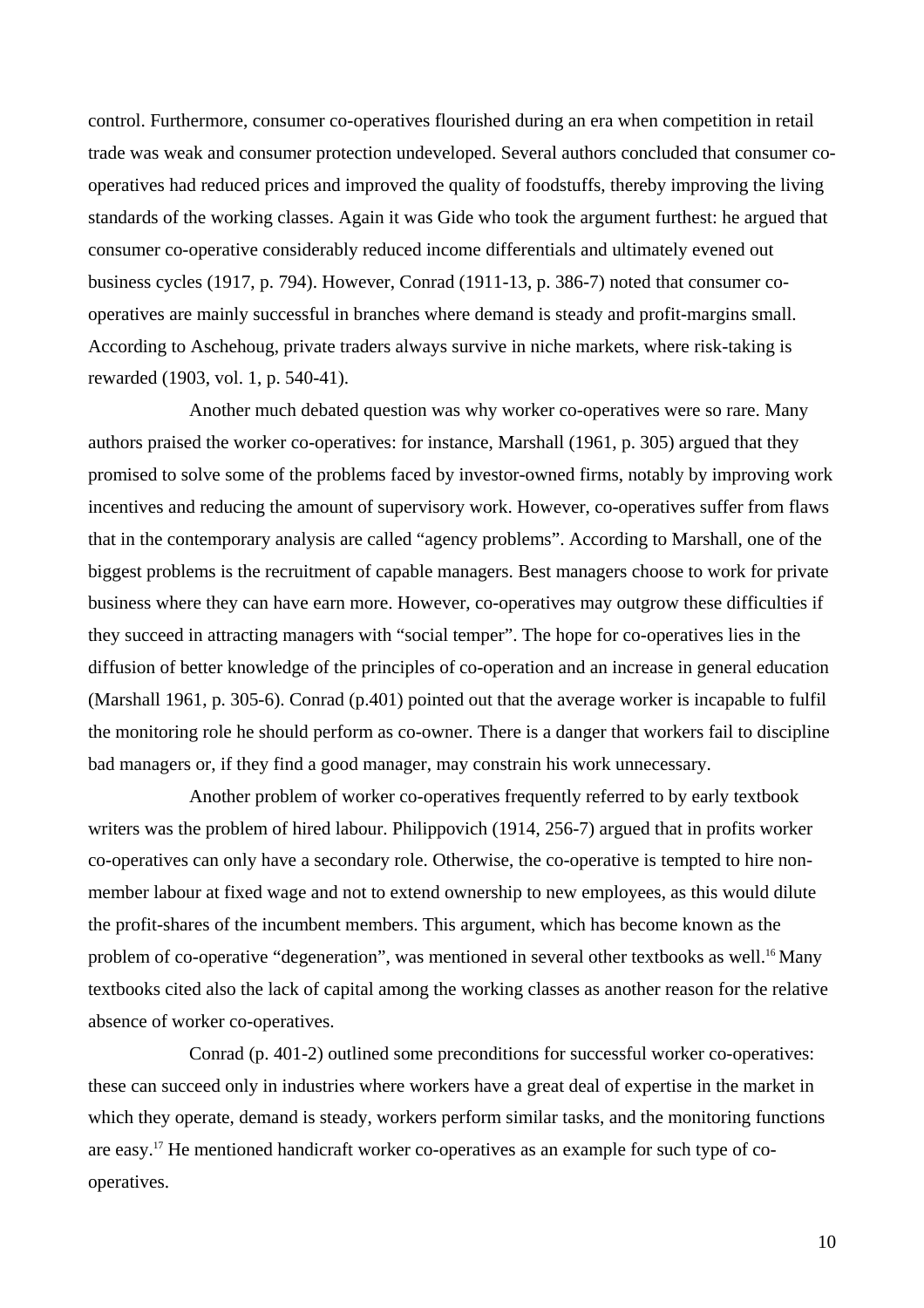In sum, textbooks from the earlier period highlight many of the same themes as the more modern literature on co-operatives, but in some cases the emphasis differs. A common theme of early writers was economic education. A sufficient level of business proficiency was needed to promote co-operatives, but on the other hand co-operatives themselves were educating the working (or agrarian) classes to operate a business. Another issue stressed by the early writers was the collective self-help and voluntary nature of co-operatives that provided solutions to social problems based on commonality of interest rather than coercion.

The early authors also shared the view that the growth of co-operatives had been rapid, and some authors backed this with statistical information. Especially Conrad and Philippovich included very detailed statistics on the diffusion of co-operatives. The attitude of the authors towards co-operatives varied from Gide's enthusiasm to Conrad's more cautious interpretation, but common among all the authors is a high degree of knowledge on co-operatives and the issues surrounding them.

Since all textbooks used at the University of Helsinki prior to the Second World War were of European origin but the post-war textbooks were often American, it is of interest whether US textbooks of the earlier period included analyses on co-operatives. For that reason, I checked two leading early 20<sup>th</sup> US textbooks, Ely *et al.* (1920) and Taussig (1922), where the discussions on co-operatives were indeed shorter than in the average European texts (0.6% in Ely *et al*. and 1.3% in Taussig). Furthermore, the analyses often were related to the European experience on cooperatives. However, this does not change the fact that these US economics textbooks did include well-informed presentations of co-operatives and on their role in the economy.

#### *5.2 Anglo-American textbooks*

The authors of popular US textbooks have had a tremendous role in influencing the research agenda after the Second World War. The earliest North American textbooks used at the University of Helsinki are Boulding (first edition 1941) and Samuelson (first edition 1948). Boulding (1966) does indeed contain some references to co-operatives. He argued that there was "no necessary physical reason" why the factory system was adopted instead of universal application of worker co-operatives. According to him, the reason lies in the "natural differences and capacities of men" (p. 327). In arguing against the viability of worker co-operatives, Boulding thus invokes the Darwinian approach: that the absence of co-operatives is evidence on their comparative inefficiency.<sup>18</sup>

Boulding gives a rather peculiar definition of a co-operative. He defines it "as a corporation [sic] which is financed entirely by fixed-interest securities (bonds) and in which the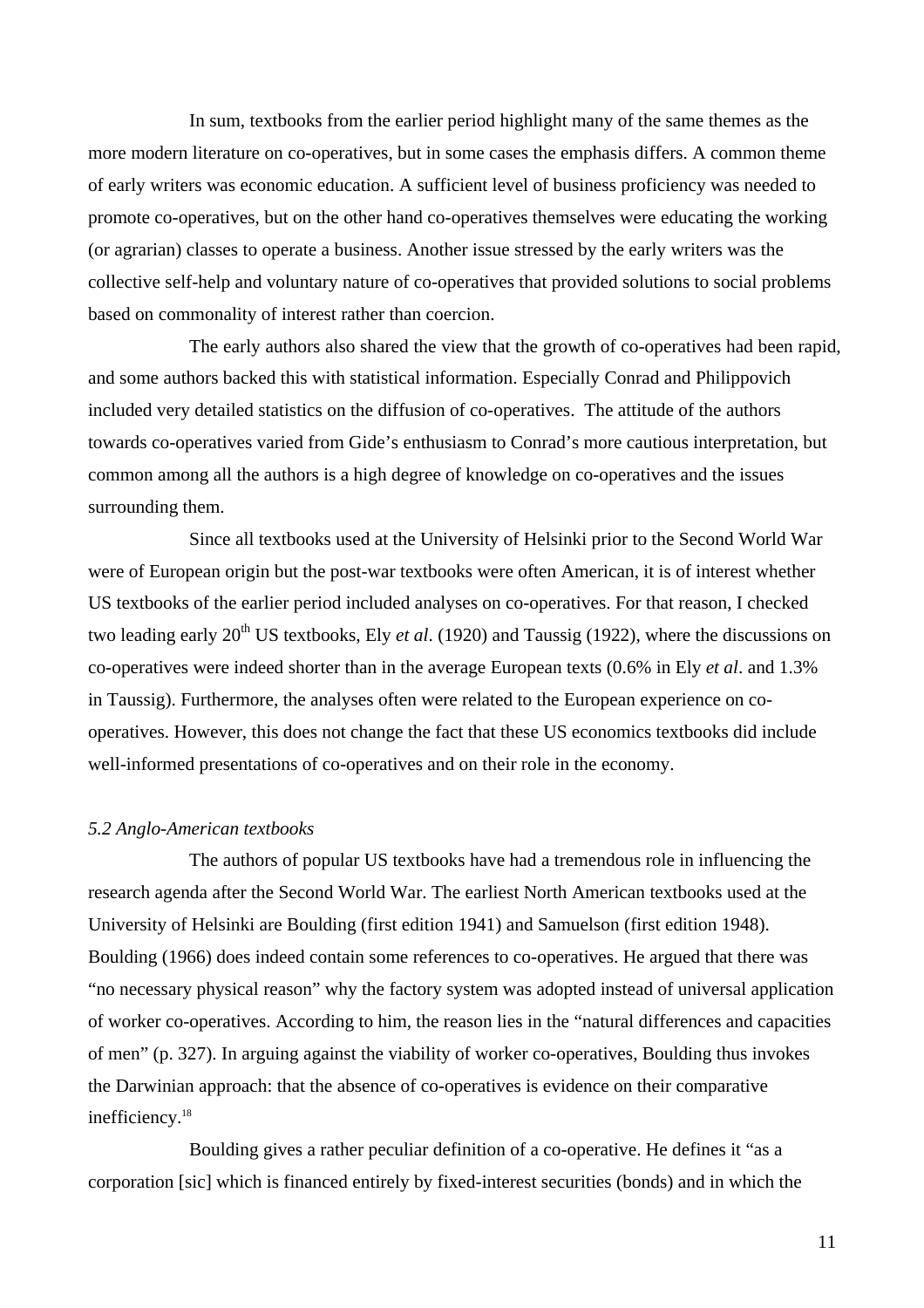ownership resides with people who buy and sell from it" (p. 331). Unfortunately, this definition is misleading, since typically co-operatives receive equity finance from members, and also incomplete, because it makes no reference to the "one member, one vote" - governance structure.

Further, Boulding goes on to discuss consumer co-operatives. According to him, the advantages are the effective utilisation of scale economies and "untapped reservoir of managerial ability among working classes" (p. 332) – a rather different view from the earlier writers who argued that the pool of managerial talent among the working class was limited. Boulding's argument was related to his original theory on why consumer co-operatives in Europe were more successful than in America. According to him, the rigid class structure in Europe limited the advancement opportunities of working classes in Europe, who could advance primarily via cooperatives, while in the US any worker was a potential entrepreneur.

Whatever the merits or defects of Boulding's analysis, his examination of the subject was more extensive than that of successive authors. Samuelson's *Economics* had a tremendous impact on all post-war textbooks, and probably the neglect of co-operatives in Samuelson also contributed to the neglect of the topic in general. Of the surveyed texts, Samuelson (1970) was the first to have omitted co-operatives from the list of business organisations that included proprietorships, partnerships, and corporations (ch. 5 on Business Organization and Income).

In contrast to Samuelson, Lipsey (1980) included a page and a half discussion of agricultural co-operatives. He used co-operatives to illustrate the proposition that producers benefit from restricting output: "We shall call an association formed for such a purpose a producer's cooperative" (p.290). Later he described the potential instability of such an arrangement. Thus the reader is taught that the co-operative is another name for a cartel, that the establishment of cooperatives raises producer prices while decreasing consumer welfare, but fortunately as there are destabilising tendencies that undermine co-operatives' existence prices return to their competitive levels. Although this description is hardly meant to be a realistic picture of co-operatives, such characterisations are likely to influence the readers' views on co-operatives. There are no institutional discussions apart from a comment that cocoa producers in West Africa, wheat producers in North America, and coffee growers in Brazil have organised co-operatives (p. 289). A more institutionally oriented examination could have pointed out that even though co-operatives are influential in certain agricultural sectors in many countries, their role in price setting is likely to be limited. Import regime and government regulations on agriculture are much more likely to be the determinants of agricultural prices than domestic organisational arrangements.

Begg et al. (1994) mention building societies three times in the context of money supply, but offer nowhere an explanation of what building societies are, how they differ from

12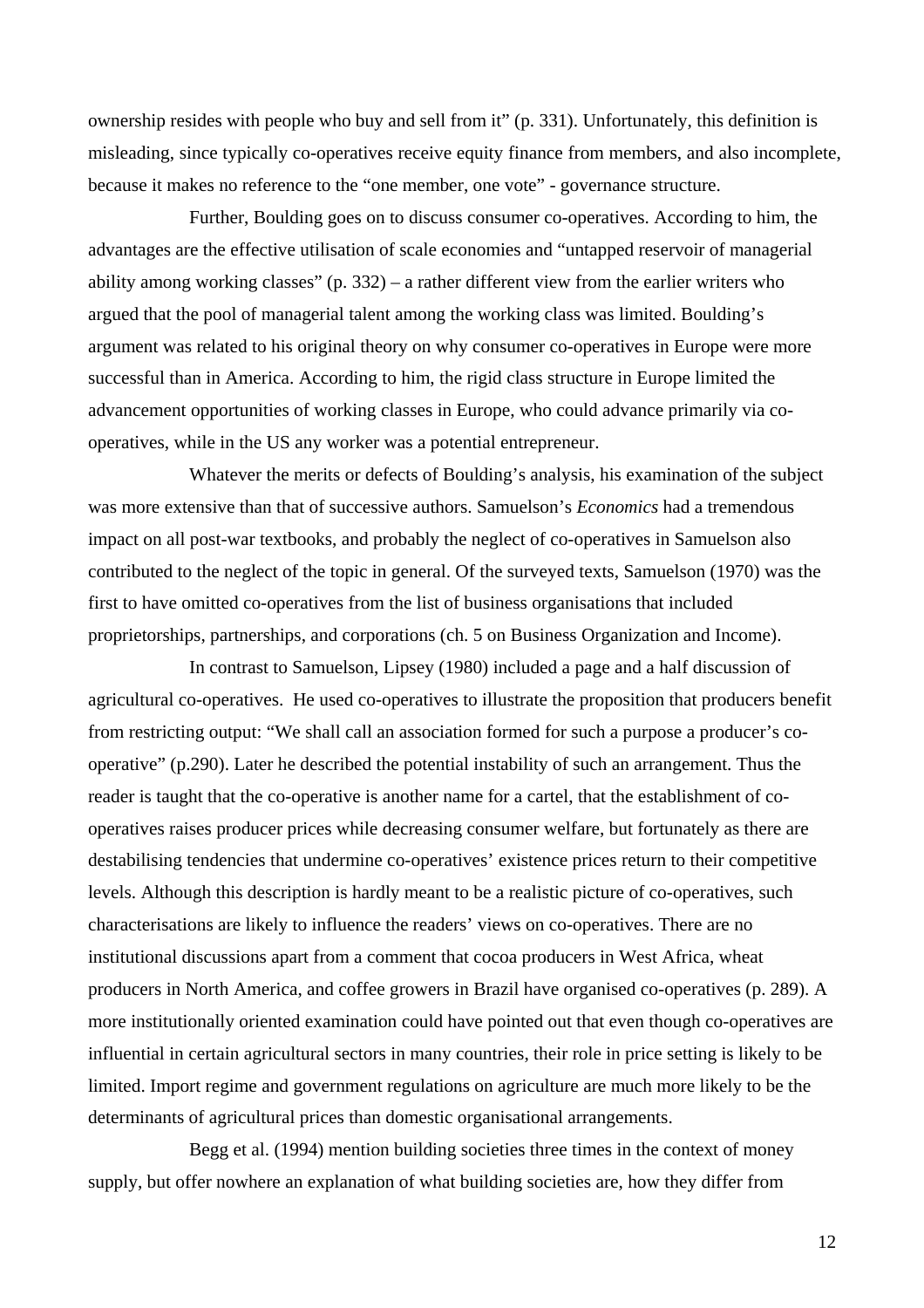commercial banks, and why they had not been classified as banks at the time of their writing. The issue of building societies could have been used as an example of the co-existence of alternative organisational forms in the financial sector, with the societies having different competitive advantages and disadvantages from the commercial banks. The lack of understanding of these issues has been further reflected in the UK demutualization wave (Cook, Deakin and Hughes, 2002).

Finally, Baumol and Blinder (1988) made no mention to co-operatives or credit unions, even though the book covers the experience of the Yugoslav self-management with a pagelong analysis.

#### *5.3 Post-war Finnish and North European Textbooks*

This category of textbooks contains 4 books of Finnish origin, 4 Scandinavian, and 1 German-Swiss (Röpke was German in origin, but published the book while in exile in Switzerland). Welinder (1953) contained the most extensive coverage on co-operatives, 3 pages.<sup>19</sup> Apart from the introduction of the common forms of co-operation, he also used consumer and agricultural cooperatives as examples in reference to economies of scale (p. 64-5). According to Welinder, consumer co-operatives have been useful in promoting competition in monopolised industries (p. 149, 168-9). Similarly, the book by Leppo (1952) included the same amount of reference to cooperatives in relative terms (1.25 pages or 0.6%), consisting of a short definition (p. 47-8), as well as the comment that consumer co-operatives are useful in restricting monopoly power (p. 61), plus a mention of credit unions (p. 84). The other books from the 1950s-1960s contain, at most, short definitions.

Of the three more recent books published in the 1970s and 1980s, only Delander and Edebalk (1983) include a note on co-operatives. Thus the decline of co-operatives in economic education is not solely caused by the adoption of Anglo-American textbooks, but also by the fact that the Scandinavian textbooks reduced further their coverage of the subject towards the end of the  $20<sup>th</sup>$  century. But as the Scandinavian textbook writers often modelled their works on the Anglo-American textbooks, there could be an indirect link.

In sum, both the quantity and the quality of the discussions on co-operatives deteriorated markedly after the Second World War. Many books overlooked co-operatives altogether. The rest had occasional topic coverage but these were either not very informative, or at worst downright misleading. In this respect, the North European and North American books do not differ much.

#### **6. Reasons for the decline**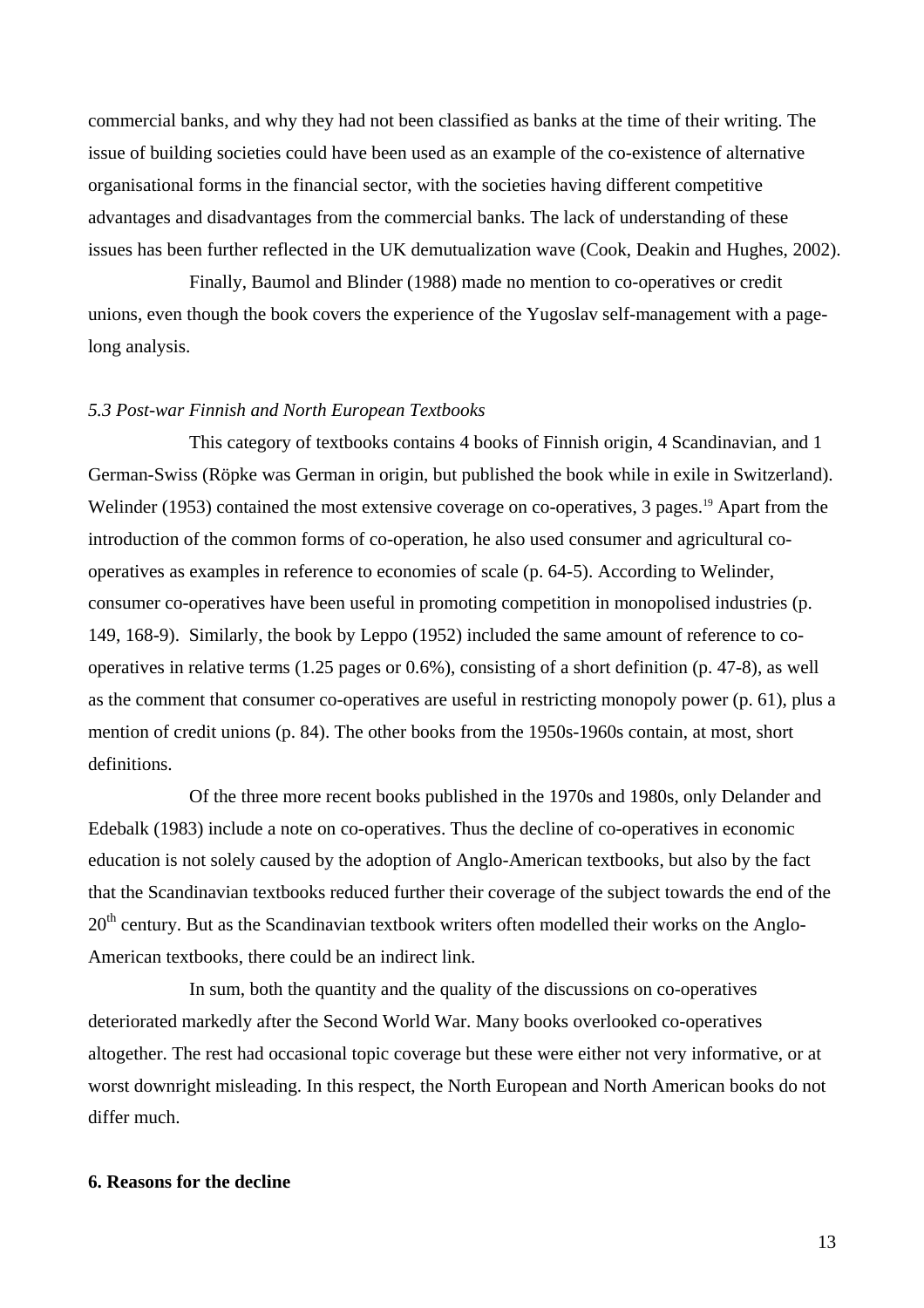#### *6.1 Changes in the economic importance of co-operatives*

In this section, I present and evaluate some hypotheses as to why the discussions of co-operatives dwindled in economics textbooks. As mentioned in section 2, it is difficult to properly understand how the economic importance of co-operatives has changed over time. The statistics, presented in the Appendix 1, clearly do not support the hypothesis that the impact of co-operatives has declined since membership figures have mostly increased relative to the population. However, membership is an imperfect indicator of the importance of co-operatives. The decline of the agricultural workforce during the  $20<sup>th</sup>$  century has also reduced the economic importance of co-operatives, and in some countries has also adversely affected the co-operative financial institutions. The track record of consumer co-operatives in Europe has been uneven: they have declined in importance in some countries (UK, France, Germany), while in others they are among the largest operators in the retail business (Scandinavia). It is also possible that in the early  $20<sup>th</sup>$  century, the authors expected more from the development of co-operatives than has been realised. In particular, worker cooperatives have remained marginalised. However, it is unlikely that the declining economic importance of co-operatives is the main reason for their neglect.

#### *6.2Change in textbook orientation from institutionalism to neoclassical economics*

Economics as a field of study has changed dramatically during the past 100 years, especially in terms of research methods due to developments in mathematical and econometric analysis and, to a lesser extent, in terms of the research topics. There has been a shift from institutional analysis to the more theoretical neoclassical analysis. The systematic historical descriptions presented in the early books have disappeared from modern textbooks. However, even this change should not be exaggerated. The early books were not atheoretical, and the modern books, especially the North American ones, do contain much institutional discussion. A good example is Samuelson (1970). The book contains a chapter on business organisations, which contains institutional analysis only. Co-operatives could have been mentioned there. There is also a chapter on labour and industrial relations (ch. 7) that also contains an exclusively institutional discussion, including a long section on the development of US industrial relations. Samuelson even covered in a half-page discussion the Knights of Labor, a working class-organisation in the late 19<sup>th</sup> century (p. 128), but failed to mention that the promotion of co-operatives was an important part of their programme (Jones, 1979; Aldrich and Stern, 1984). There is also an institutional chapter on the banking system (ch. 16), but again with no mention of co-operative financial institutions.

However, the change from institutionalism to neoclassical analysis could have another, indirect influence. Typical in the  $19<sup>th</sup>$  century and early  $20<sup>th</sup>$  century institutionalism was the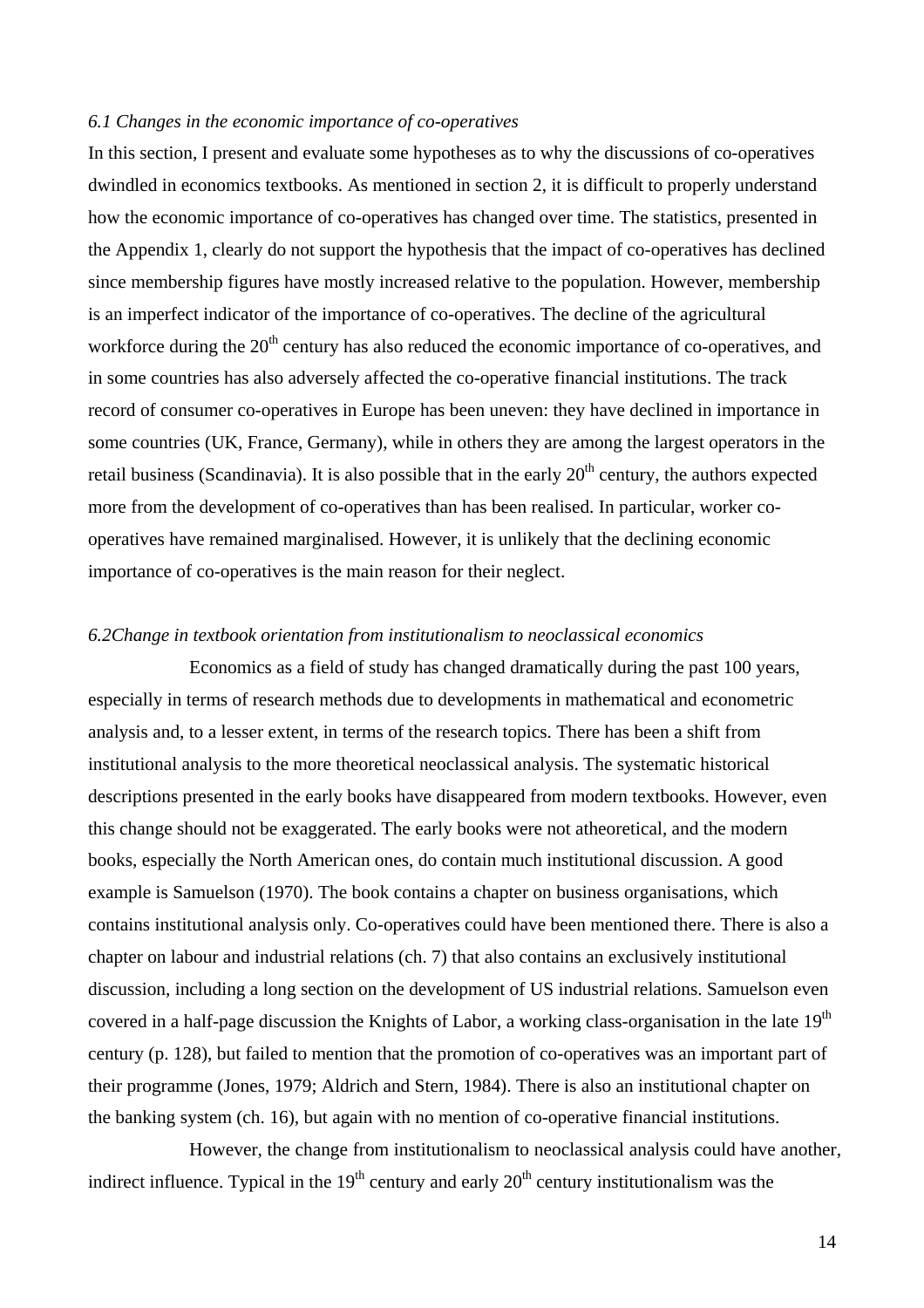perception that the economic theories were not universal, but that their applicability varied across historic contingencies (Hodgson, 2001). Similarly, it was perceived that the set of economic institutions varied within different societies and historic periods. This is most evident in the economic thinking of Marx, but the same thought was shared also by non-Marxian analysts, notable Gide.<sup>20</sup> It is worth remembering that the joint-stock company gained popularity only relatively late in the 19<sup>th</sup> century (Everett and Minkler, 1993), so that it was still a relatively novel innovation in the early  $20<sup>th</sup>$  century. Thus, the earlier economists could have perceived co-operatives becoming more common in the organisational landscape of the future. By contrast, recent neoclassical literature treats the current institutional set-up, where co-operatives are believed to be scarce, as more or less fixed.

#### *6.3 The growth of the government and social engineering*

The role of government changed completely in the  $20<sup>th</sup>$  century, as the government assumed various tasks such as demand management through macroeconomic policies, regulation of industries, and the production of public goods and various social services. This led to a significant growth of the economic importance of the public sector (Offer, 2001; Lindert, 2004).

In the early  $20<sup>th</sup>$  century, co-operatives had responded to economic problems that were later shifted to the public domain. As was stressed in various textbooks, consumer co-operatives sold unadulterated goods at a time when consumer protection was minimal. Credit co-operatives reacted to the capital market imperfections and monitoring difficulties at a time when a large majority of population had no alternative access to credit. Housing co-operatives provided inexpensive but good quality housing, financial co-operatives provided credit at affordable interest rates. Both of these elements were combined in building societies. As government regulation in these industries developed, many of the obstacles in these markets were removed (Hansmann, 1996). Even though regulation did not make the co-operatives redundant, it reduced the need for private sector solutions.

Along with the changing role of the government, the role of the economist also changed. Economists became to be seen as experts whose advice was essential in societal decisionmaking, exerting their influence through the government institutions. Planning and regulation became the trade of the economist (Backhouse, 2002, p. 308). The neoclassical paradigm in economics with its emphasis on "optimal" solutions to social problems supplied the tools for the "social engineering" approach, and the increased role of the state in economic affairs provided the means of intervention. This was another instance where the shift from institutionalist-historical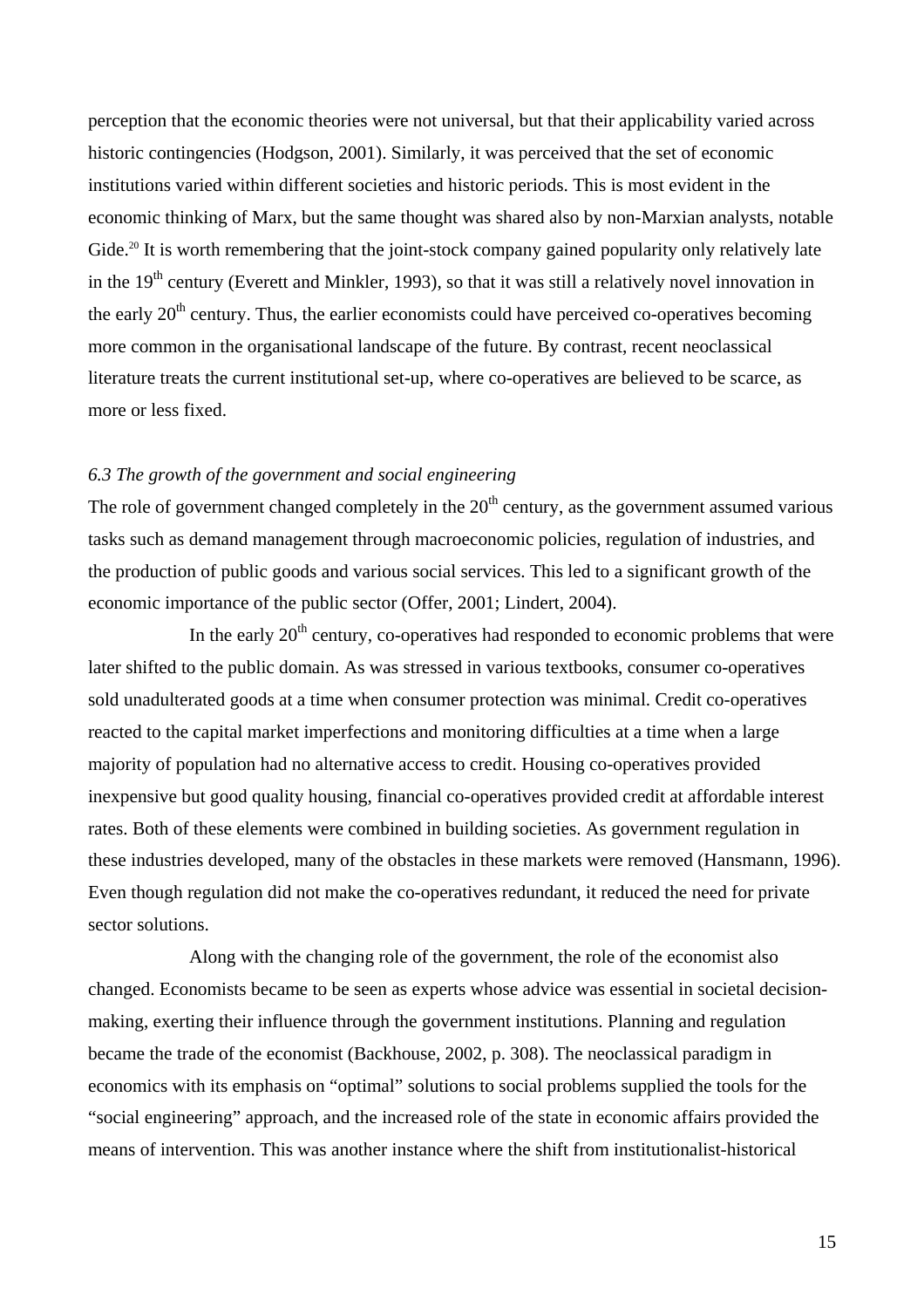analysis to neoclassical economics and its focus on universality and optimality reduced the appeal of the co-operative approach.

Practical applications of this stance began to be common in competition analysis, where regulation and cartel-busting became to be seen as the only viable solutions. Solving the problem through consumer ownership was forgotten. Another example is development economies, where development planners became obsessed in bridging the "investment gaps" (Easterly, 2001). Top-down approach replaced the co-operative solutions with the local inhabitants for decades. Little emphasis was given to institutional variation. After the Second World War, the dominant assumption in the provision of social services in UK as well as elsewhere was that the providers of public services were benevolent and well informed, and the recipients of the services were expected passively to accept the quantity and quality offered (Le Grand, 2003). These exemplify what Ellerman (2005) called the direct approach to aid in the development assistance: top-down intervention aimed at reaching the desired outcome quickly, with the recipient of the aid reacting passively to the stimulus created by the intervention. In contrast, co-operatives represent what Ellerman has termed the "indirect approach": customised solutions utilising the local informational advantages and focused on building capabilities. Economists of the early  $20<sup>th</sup>$  century understood the benefits of self-help and self-education elements of the co-operatives, but since the indirect approach was not consistent with neoclassical economics preoccupied with optimal top-down solutions without institutional variation, it is not surprising that the reference to mutual self-help solutions utilising local knowledge disappeared from the textbooks.

#### **7. Conclusions**

This paper has examined a range of general economics textbooks used at the University of Helsinki between 1905-2005 to investigate whether the role of co-operatives in economics textbooks has changed. The comparison of the economics textbooks from the early  $20<sup>th</sup>$  century to the post-war textbooks show a marked shift both in the quantity and quality of material related to co-operatives. Early books are characterised by extensive discussion on co-operatives, theoretical insights, and careful documentation, and they contain a balanced discussions on various forms of co-operation. More recent books are characterised by the absence of any systematic approach to co-operatives and at worst provide misleading information.

The longitudinal material allows to analyse the reasons of this change. The decline seems to be related the changing role of the economist that stress for top-down solutions instead of more local and institutionally sensitive solutions, thus disfavouring co-operatives. This change is related to the shift in economics paradigm from the more institutionally-oriented analysis to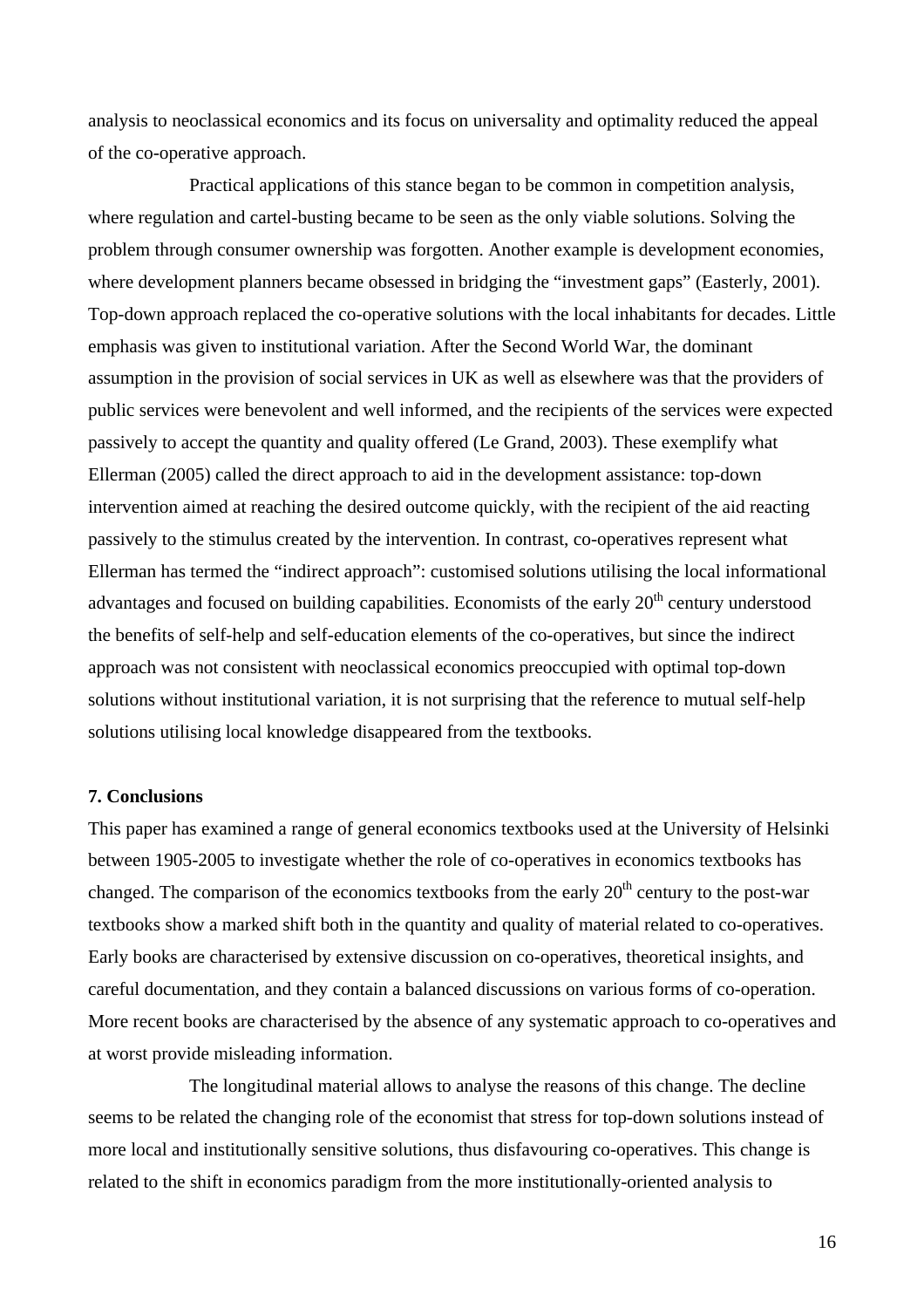neoclassical economics with its stress on optimal solutions and downplay of institutional characteristics. Simultaneously, the role of the government in the economy has increased substantially during the  $20<sup>th</sup>$  century, which has further reduced interest towards privately provided solutions to societal problems.

Although the results were drawn from a sample of textbooks used in Finland, it is likely that the results can be generalised also to other European settings. All the textbooks of the early  $20<sup>th</sup>$  century in the sample, originating from various European countries, contained discussions on co-operatives. Thus, economics students all over Europe during that period were likely to have had a reasonably firm understanding of co-operatives. After the Second World War, the references to co-operatives became reduce dramatically. This coincided with the adoption of a universal framework for economic analysis. The omission of co-operatives in the Anglo-American textbooks may have contributed to their neglect also in domestic textbooks.

 These results have serious implications for the development of the study of cooperatives. If students do not become familiar with the concept of co-operatives during their undergraduate studies, they are also less likely to become interested at a later stage. The unfamiliarity with co-operatives among university graduates is also likely to have an adverse effect on the development of co-operative businesses, since new recruits have no knowledge of their operating logic. The early  $20<sup>th</sup>$  century authors considered increased economic education to be the prerequisite for successful co-operative business. Even though the general level of economic education has improved, this has had little benefit to the co-operatives, since co-operatives have been forgotten in the curriculum.

Is anything likely to change in this regard in the future? As proposed by Hill (2000), a good way to start would be to integrate some of the current economics research into the textbooks. More material could be available for this purpose, if contemporary economists had a broader interest in co-operatives. Much of the recent economic analysis is on worker co-operatives and particularly on labour-management theory; important practical applications, such as consumer cooperatives or housing co-operatives, have been long neglected. There are also signs that economists are increasing interest on local economic solutions, evidenced for example by the burgeoning economic literature on microcredit (Armendariz de Aghion and Morduch, 2005). If this tendency becomes more widespread, a revival of the study of co-operatives in modern economics may be possible. Moreover, if the "retreat of the welfare state" becomes a permanent state of affairs, there may well also be a need to reinvent the co-operatives as a voluntary and private solution to public problems.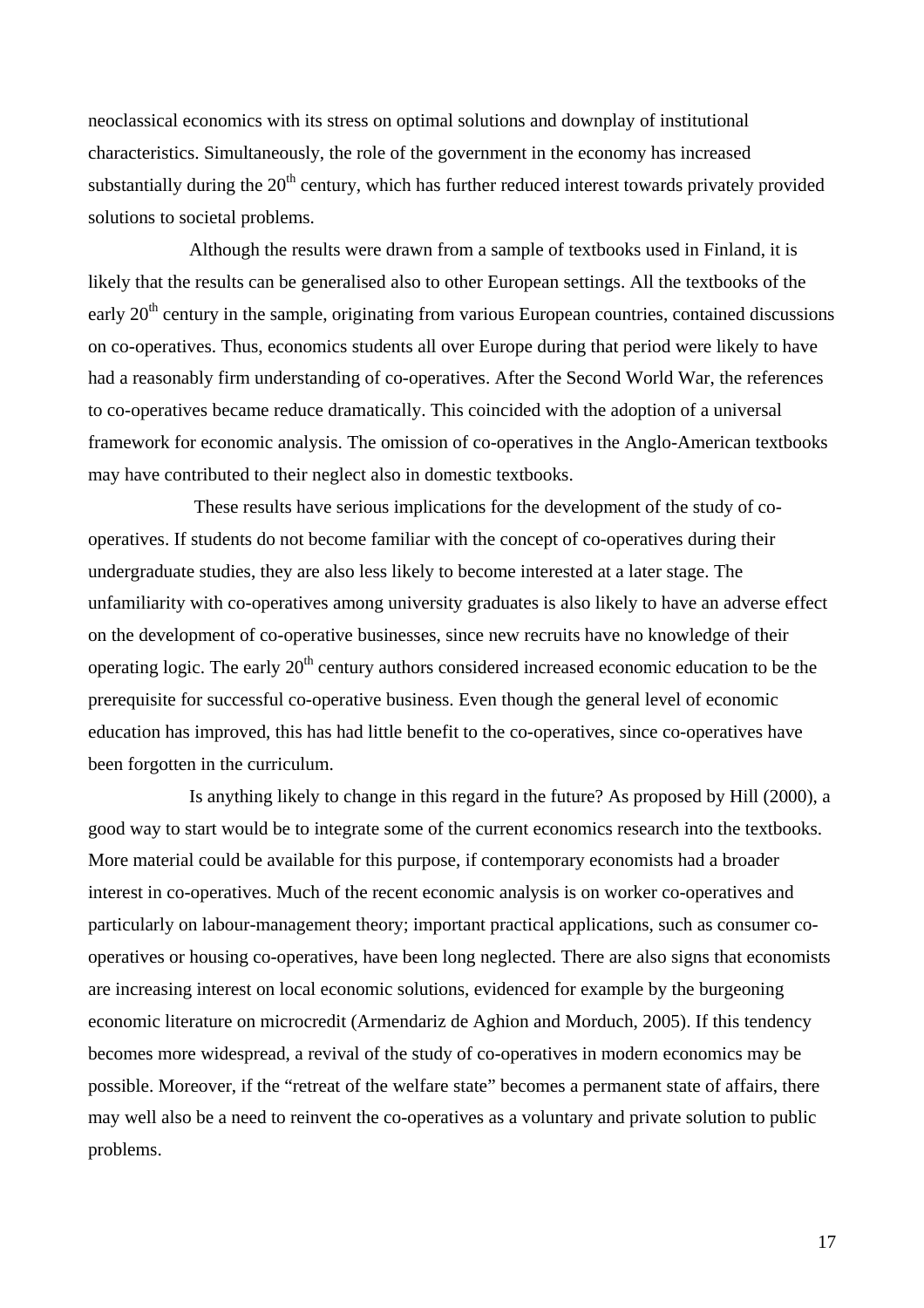#### **References**

### **Primary sources (textbooks surveyed)**  (first edition unless stated otherwise)

Aschehoug, T.H. (1903): *Socialokonomik*, Kristiania: H. Aschehoug & Co.

Baumol, William J. and Alan S. Blinder (1988): *Economics: Principles and Policy*, 4<sup>th</sup> edition, San Diego: Harcourt Bruce Jovanovich. 1<sup>st</sup> edition 1979.

Begg, David, Stanley Fischer, and Rudiger Dornbusch (1994): *Economics*, 4<sup>th</sup> edition, London: McGraw-Hill. First edition 1984.

Borght, R. van der (1909): *Kansantalouspolitiikka*, Helsinki: Kansanvalistusseura. Original text *Volkswirtschaftspolitik*, 1st ed. 1903, Leipzig: Göschen.

Boulding, Kenneth E. (1966): *Economic Analysis, vol. 1: Microeconomics*. 4<sup>th</sup> edition. New York: Harper and Row. First edition 1941.

Brisman, Sven (1925): *Kansantaloustiede*, Porvoo: WSOY. 1<sup>st</sup> original edition 1911, 1<sup>st</sup> Finnish edition 1917.

Conrad, Johannes (1911-3): *Kansantalouspolitiikka*, Porvoo: WSOY, 4 vols. Translation according to the 5th edition in 1910,  $1<sup>st</sup>$  edition in 1897, Jena: Fischer.

Delander, Lennart and Per Gunnar Edebalk (1983): *Samhällets ekonomi*, Malmö: Liber.

Ingemar Gerhard (1968): *Samhällsekonomi*. Göteborg: Elanders.

Gide, Charles (1917): *Taloustieteen pääpiirteet*, Helsinki: Otava (2nd Finnish edition). Original text *Principes d'Économie Politique, 13th edition, 1911, 1<sup>st</sup> edition 1883, 1<sup>st</sup> Finnish edition 1904.* 

Harmaja, Laura and Leo (1925): *Kansantaloustiede*. Helsinki: Otava.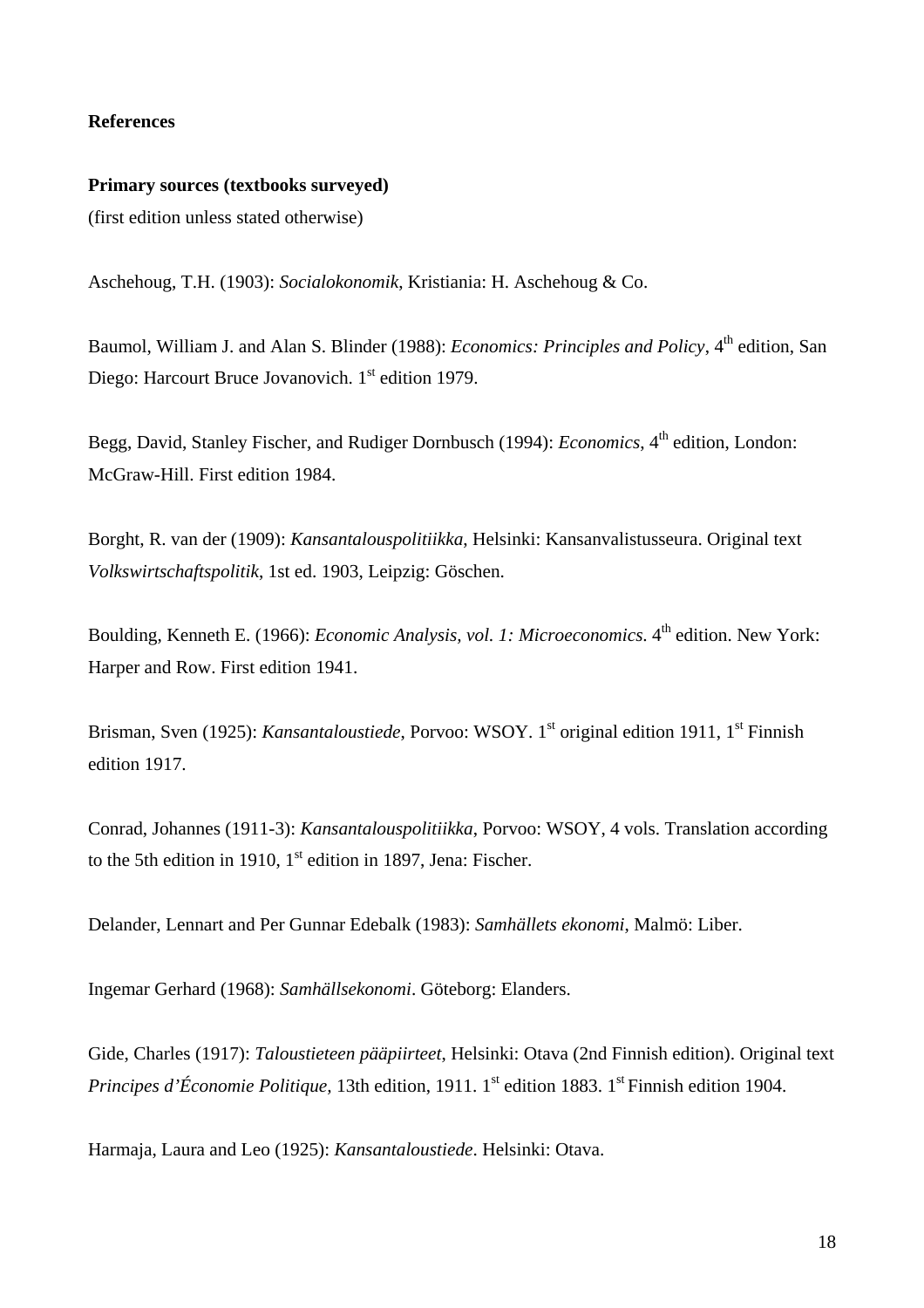Korpela, Asko (1978): *Taloutemme rakenne ja toiminta*. Jyväskylä: Gummerus.

Leppo, Matti (1952): *Lyhyt kansantaloustieteen oppimäärä.* Porvoo: WSOY.

Lipsey, Richard G. (1980): *An Introduction to Positive Economics*, London: Weidenfeld and Nicolson.  $1<sup>st</sup>$  edition 1963.

Marshall, Alfred (1961 / 1920): *Principles of Economics*. London: Macmillan. 9<sup>th</sup> (variorum) edition, vol. 1.  $1^{\text{st}}$  edition 1890.

Nyboe Andersen, P., Bjarke Fog, and Poul Winding (1962): *Kansantaloustiede*, 3rd Finnish edition. Porvoo: WSOY. 1<sup>st</sup> Finnish edition 1953. Original text *Nationalökonomi*. 1<sup>st</sup> edition 1952.

Pekkarinen, Jukka and Pekka Sutela (1980): *Kansantaloustiede: johdatus perusteisiin*. Porvoo: WSOY.

Philippovich, Eugen von (1914): *Yleinen kansantaloustiede*, Helsinki: Otava. Original text *Allgemeine Volkswirtschaftslehre*, 10th edition, 1913. 1st edition 1893.

Röpke, Wilhelm (1951): *Taloustieteen perusongelmia,* Helsinki: Otava. Original text *Die Lehre von der Wirtschaft*, 1st ed. 1937.

Samuelson, Paul A. (1970): *Economics*, 8th edition, New York: McGraw-Hill. 1st edition 1948.

Tamminen, Mikko (1967): *Talous ja tuotantoprosessi*. Porvoo: WSOY.

Westergaard, Harald (1909): *Kansantaloustieteen pääpiirteet*, Porvoo: WSOY. Original Nationaloekonomien i Hovedtraek, 1st ed. 1908, Copenhagen.

Welinder, Carsten (1953): *Ekonomisk Teori och politik*, Stockholm: Kooperative förbundet, 2nd ed.  $1<sup>st</sup>$  ed. 1948.

Willgren, K. (1925): *Kansantaloustieteen oppikirja*, Helsinki: manuscript.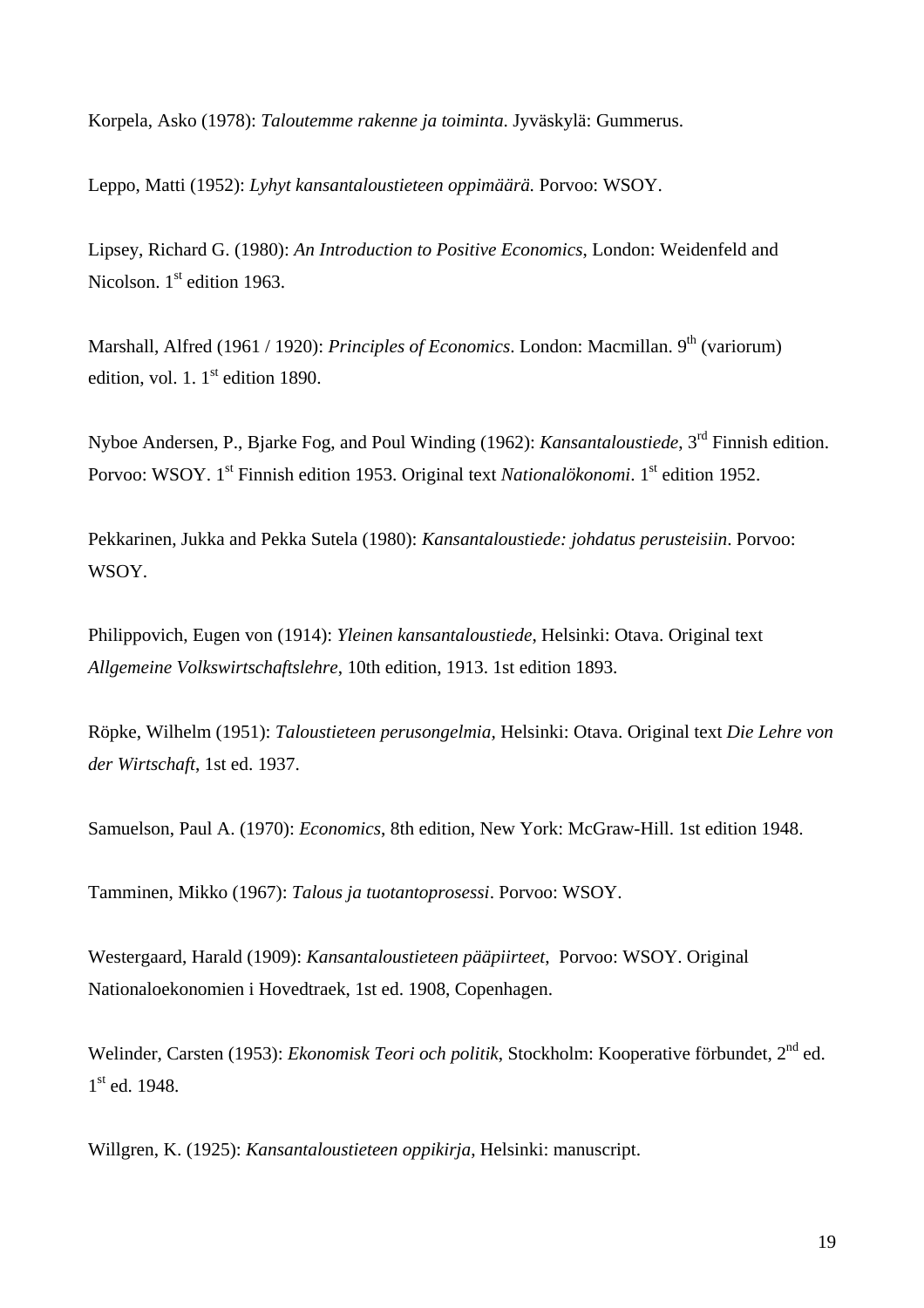#### **Other sources**

Aldrich, Howard and Robert N. Stern (1984): 'Resource Mobilization and the Creation of US Producer Cooperatives', *Economic and Industrial Democracy*, 4: 371-406.

Anonymous (1999): *Neue Hallsche Genossenschafts-Korrespondenz: das Institut stellt sich vor*, Institut für Genossenschaftswesen an der Martin Luther Universität Halle-Wittenberg. Available from http://www.landw.uni-halle.de/igw/band1.pdf

Armendariz de Aghion, Beatriz and Jonathan Morduch (2005): *The Economics of Microfinance*, Cambridge, MA: MIT Press.

Backhouse, Roger E. (2002): *The Penguin History of Economics*, London: Penguin.

Birchall, Johnston (1997): *The International Co-operative Movement,* Manchester: Manchester University Press.

Blair, Margaret (2003): 'Post-Enron Reflections of Corporate Governance', *Journal of Interdisciplinary Economics*, 14(3): 113-24.

Bonin, John P., Derek C. Jones and Louis Putterman (1993): 'Theoretical and Empirical Studies of Producer Cooperatives: Will Ever the Twain Meet?' *Journal of Economic Literature,* 31:1290-1320.

Chamard, John and Tom Webb (2004): 'Learning to Manage the Co-operative Difference', presented in the 12<sup>th</sup> IAFEP conference in Halifax, Nova Scotia, July 8-10, 2004.

Cheney, George (1999): *Values at Work: Employee Participation Meets Market Pressure at Mondragon*, Ithaca, NY: ILR Press.

Cook, Jacqueline, Simon Deakin and Alan Hughes (2002): 'Mutuality and Corporate Governance: The Evolution of Building Societies Following Deregulation', *Journal of Corporate Law Studies*, 2: 110-38.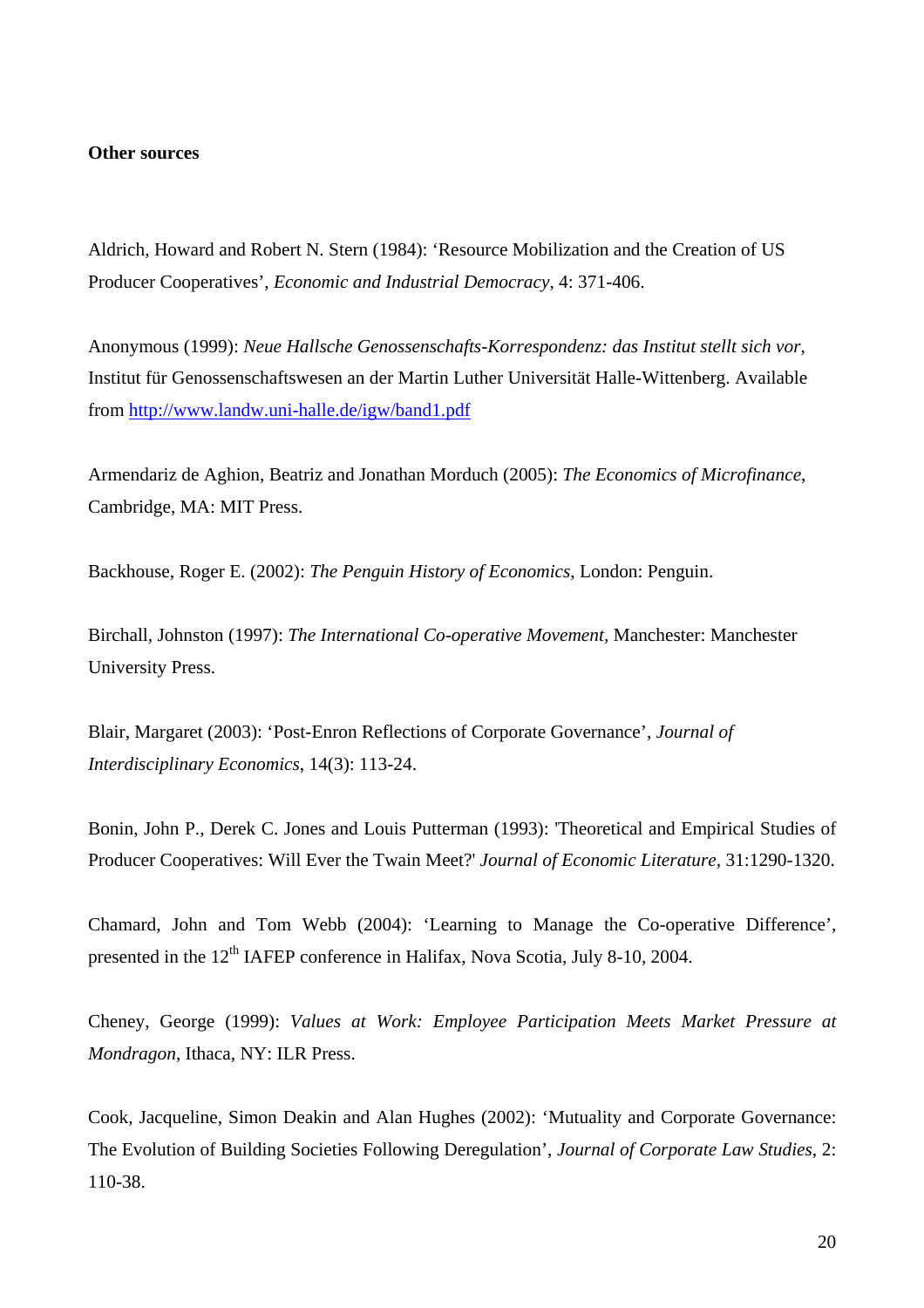Deakin, Simon and Suzanne Konzelmann (2004): 'Learning from Enron', *Corporate Governance: An International Review*, 12(2): 134-42.

Dow, Gregory K. (2003): *Governing the Firm: Workers' Control in Theory and Practice*, Cambridge, UK: Cambridge University Press.

Easterly, William (2001): *The Elusive Quest for Growth: Economists' Adventures and Misadventures in the Tropics*, Cambridge, MA: MIT Press.

Ellerman, David P. (1988): 'The Kantian Person / Thing Principle in Political Economy', *Journal of Economic Issues*, 22(4): 1109-22.

Ellerman, David (2005): *Helping People Help Themselves: From the World Bank to an Alternative Philosophy of Development Assistance*, Ann Arbor, MI: University of Michigan Press.

Ely, Richard T., Thomas S. Adams, Max O. Lorenz, and Allyn A. Young (1920): *Outlines of Economics*, New York: MacMillan,  $3<sup>rd</sup>$  revised edition ( $1<sup>st</sup>$  edition 1893).

Eurostat (2001): 'A Pilot Study on Co-operatives, Mutuals, Associations and Foundations', Luxembourg: Eurostat.

Everett, Michael J. and Alanson P. Minkler (1993): 'Evolution and Organisational Choice in Nineteenth-Century Britain', *Cambridge Journal of Economics,* 17: 51-62.

Furlough, Ellen and Carl Strikwerda (1999, eds.): *Consumers Against Capitalism? Consumer Cooperation in Europe, North America and Japan, 1840 – 1990*, Lanham, ML: Rowman & Littlefield.

Gide, Charles (1922): *Consumers' Co-operative Societies*, New York: Alfred A. Knopf.

Hansmann, Henry (1996): *The Ownership of Enterprise*, Cambridge, MA: Belknap Press.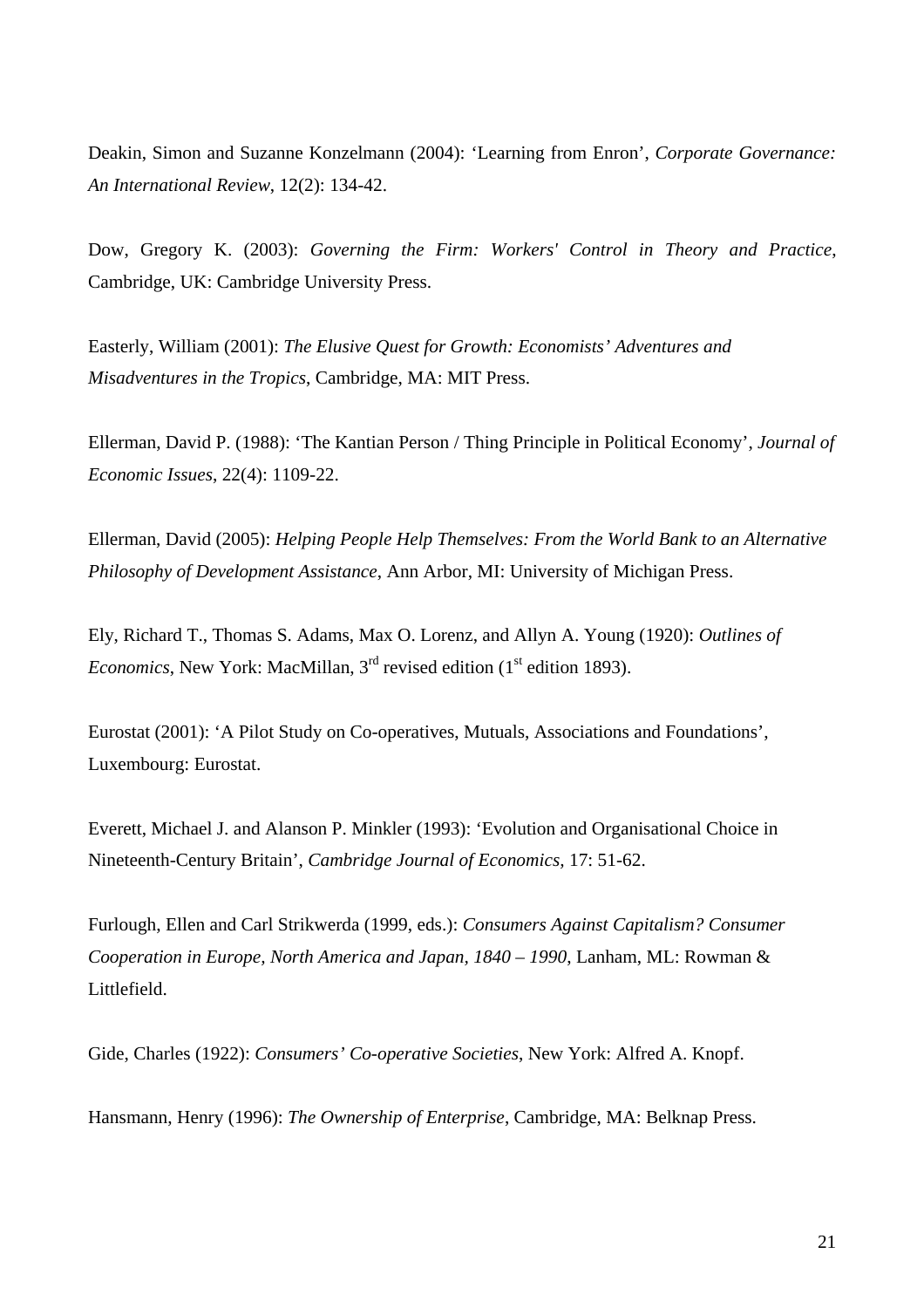Hill, Roderick (2000): 'The Case of Missing Organizations: Co-operatives and the Textbooks', *Journal of Economic Education*, 31(3): 281-95.

Hodgson, Geoffrey M. (2001): *How Economics Forgot History: The Problem of Historical Specificity in Social Sciences*, London: Routledge.

ICA (1998a): 'Statistics and Information on European Co-operatives', Geneva: International Cooperative Alliance.

ICA (1998b): Latest ICA Statistics of July 1, 1998. Geneva: International Co-operative Alliance. Available from http://www.coop.org/statistics.html

ICA (n.d.): 'How the ICA Contributes to the Aims of United Nations', Geneva: International Cooperative Alliance. Available from http://www.wisc.edu/uwcc/icic/orgs/ica/un/contribute.html

Jones, Derek C. (1976): 'British Economic Thought on the Associations of Labourers, 1848-1974', *Annals of Public and Co-operative Economics,* 47(1): 5-36.

Jones, Derek C. (1979): 'U.S. Producer Cooperatives: The Record to Date', *Industrial Relations*, 18: 342-57.

Jossa, Bruno (2005): 'Marx, Marxism and the Cooperative Movement', *Cambridge Journal of Economics*, 29: 3-18.

Klinedinst, Mark and Hitomi Sato (1994): 'The Japanese Cooperative Sector', *Journal of Economic Issues* 28(2): 509-17.

Kuitunen, Tero and Risto Sullström (1984): 'Kansantaloustieteen opetus, tutkintovaatimukset ja väitöskirjatutkimus Helsingin yliopistossa 1906-82'. In Heikki Koskenkylä, Jukka Pekkarinen, Antti Räikkönen and Pentti Vartia (eds.): Sata vuotta suomalaista kansantaloustiedettä. Vammala: Vammalan kirjapaino.

Le Grand, Julian (2003): *Motivation, Agency and Public Policy: Of Knights and Knaves, Pawns and Queens*, Oxford: Oxford University Press.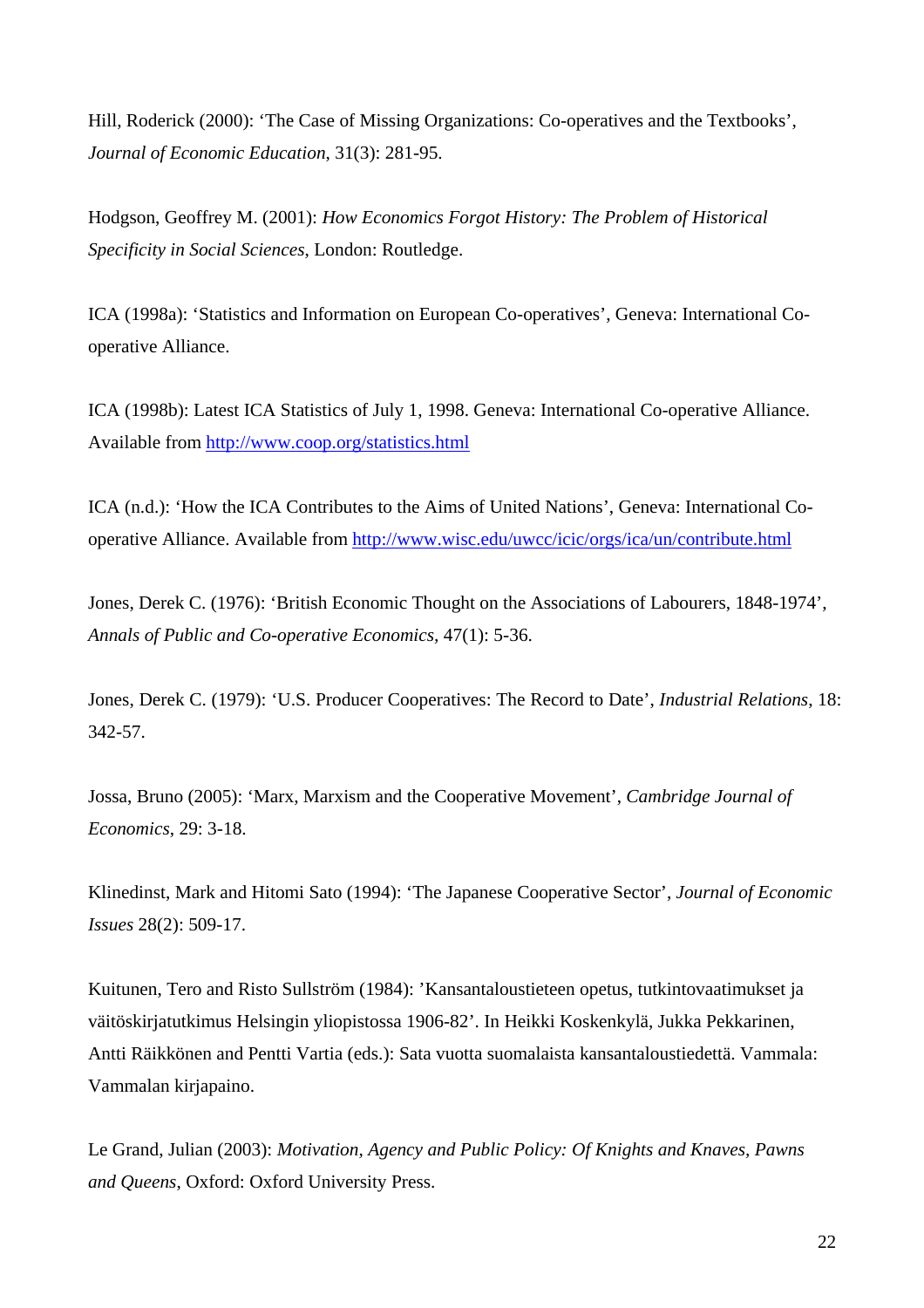Lindert, Peter H. (2004): *Growing Public: Social Spending and Economic Growth Since the Eighteenth Century*, Cambridge: Cambridge University Press.

Michie, Jonathan and Jonathan Blay (2004): *Mutuals and Their Communities: How One in Three Enjoy the Mutual Advantage*, London: Mutuo.

Mill, John Stuart (1871): *Principles of Political Economy*. London: Longman.

Offer, Avner (2001): *Why Has the Public Sector Grown So Large in Market Societies? The Political Economy of Prudence in the UK,* Oxford: Oxford University Press.

Paunio, Jouko (2002): 'Suomalaisen kansantaloustieteen kansainvälistyminen', *Finnish Economic Journal*, 98 (4): 349-62.

Russell, Raymond (1995): *Utopia in Zion: The Israeli Experience with Worker Cooperatives*, Albany: SUNY.

Taussig, F.W. (1922): *Principles of Economics, vol. II*, New York: MacMillan, 3rd revised edition  $(1<sup>st</sup>$  edition 1911).

Walter, Karl (1933, ed.): *Co-operation and Charles Gide*, London: P.S. King & Son.

Whyte, William Foote and Kathryn King Whyte (1991): *Making Mondragon: The Growth and Dynamics of the Worker Cooperative Complex*, Ithaca, NY: ILR Press.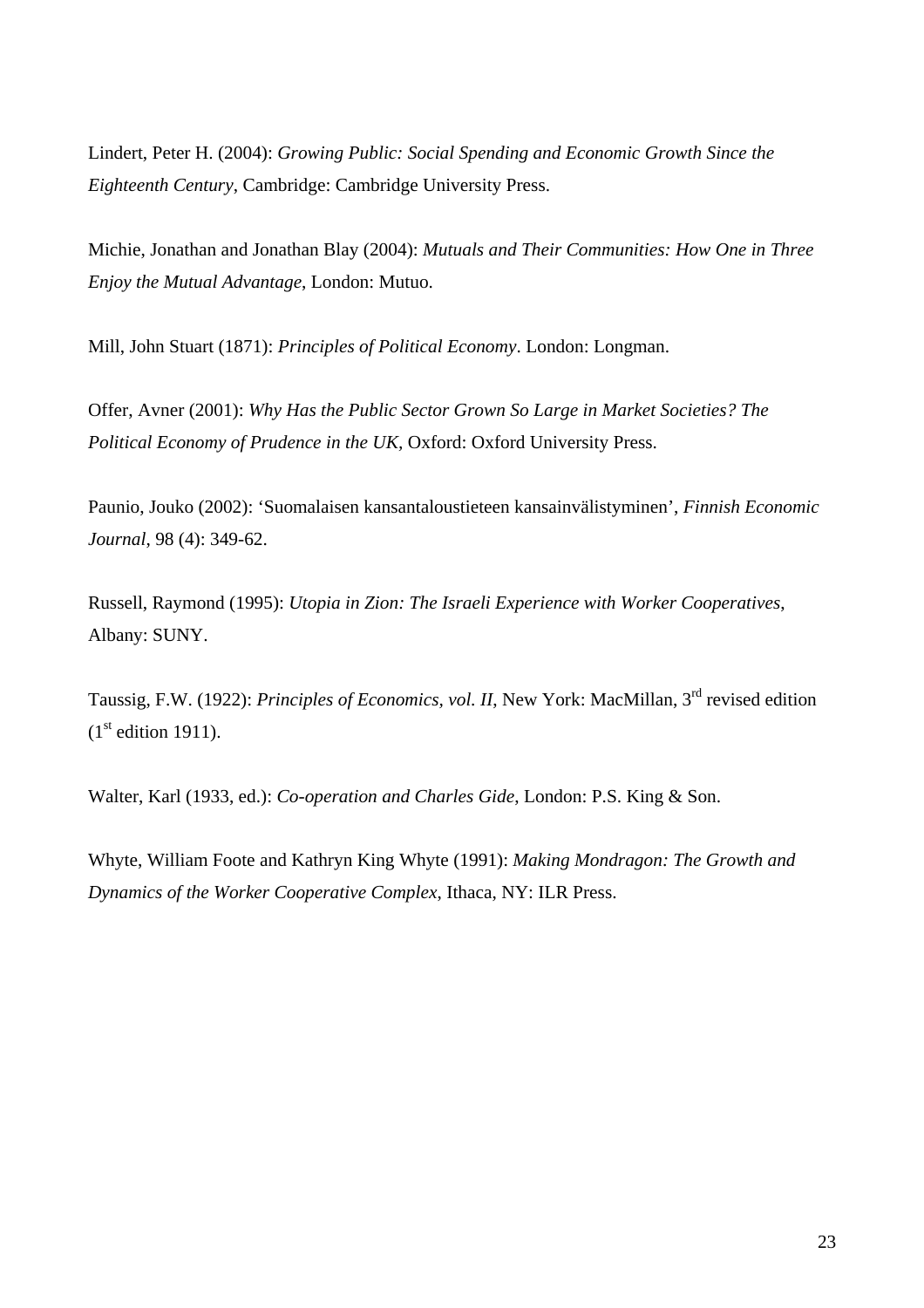#### **Notes**

<sup>1</sup> According to the ICA (1998a), in 1998 43 % of the Swedish population were members of consumer co-operatives. In Finland the corresponding figure was 21 % and 23% in Denmark. The market shares in 1998 were 36 % for Finland and 20 % for Sweden (data not available for Denmark). At least in Finland, both the market share and membership figures have risen substantially since 1998.

 $2^2$  Co-operatives are also by and large also neglected in management textbooks as well. See Chamard and Webb (2004).

 $3$  Apart from authors cited here, John Stuart Mill is often cited as an example of an economist with special interest on co-operatives. See especially Mill (1871, book 4, ch.7).

 $4$  An earlier contribution to the field is Jones (1976), who surveyd the thought of the British economists of the 19<sup>th</sup> and early 20<sup>th</sup> century. He concentrated more on worker co-operatives and also included profit-sharing in his survey.

 $<sup>5</sup>$  See Hill (2000, p. 282) for a more elaborate list of defining features.</sup>

<sup>6</sup> Within modern economics, worker co-operatives have received most attention of all types of co-operatives within the "labour-managed firm" literature, see Bonin et al. (1993) and Dow (2003) for surveys. Hansmann (1996) discussed the research on different types of co-operatives more broadly.

 $<sup>7</sup>$  It is of course possible that university professors chose the textbooks to the curriculum that would reflect their pro- or</sup> anti co-operatives sentiments. However, I find it unlikely that the discussions on co-operatives would have played a major part in textbook selection in any period.

 $8$  Samuelson's textbook was never a required text for a university course, although it was "recommended reading" in an introductory course at least during the 1970s. Nevertheless, it is included here because of its prominent role in economics education worldwide.

 $9^9$  The original edition of Röpke (1951) dates from 1937.

 $10$  See Hansmann (1996, ch. 13) for a discussion on the differences between co-operative financial institutions and savings banks.

 $11$  It can be argued that Röpke (1951) should be classified as a pre-war book, since the original German edition appeared already in 1937. This would imply that the mean coverage on co-operatives was 2.0% for pre-war books and 0.2% for post-war books. The difference in means remains statistically highly significant (*t*=3.54). Another borderline case is Boulding (1966), the first edition of which appeared in 1941. However, the main lifespan for this book was during the post-war period, justifying its classification as a post-war book.

 $12$  At least two of the authors were personally engaged with the co-operative movement. Gide's involvement is well known (e.g. Gide, 1922; Walter, 1933). Conrad, late in his career (since 1911 until his death in 1915), was the director of the newly established Institute for Co-operative Studies at the University of Halle (Anon., 1999).

<sup>13</sup> See Ellerman (1988) for a modern analysis of this issue.

<sup>14</sup> Aschehoug (1903) himself was not sympathetic to this criticism, but he did not attempt to refute it. However, he noted that consumer co-operatives had notably improved the living standards of working-class families (p. 539).

<sup>15</sup> Even though agricultural co-operatives and financial co-operatives also received a fair amount of coverage, the texts were mainly concerned with a description of various types of co-operatives and their prevalence, and therefore it is not necessary to repeat that discussion here.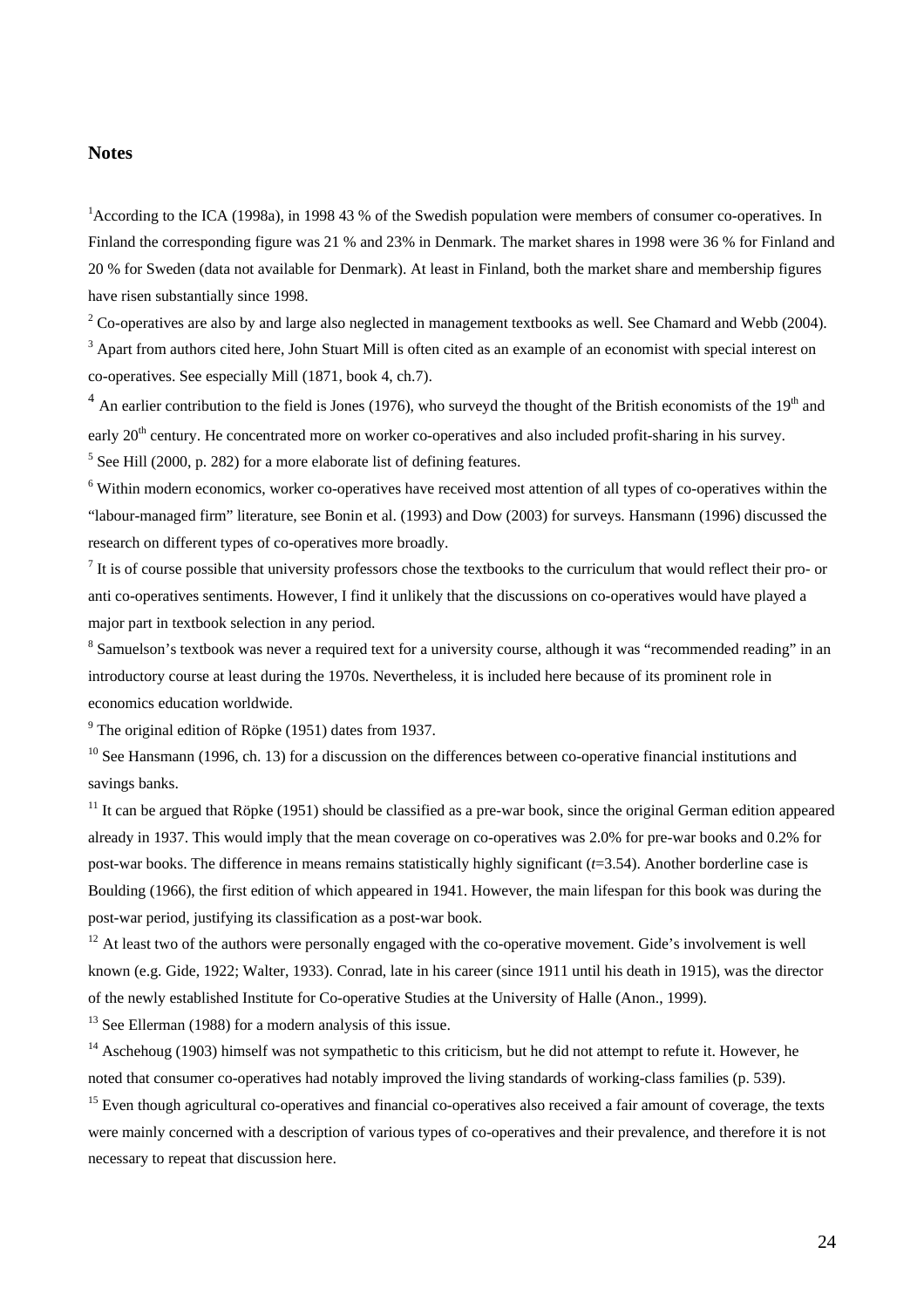<sup>16</sup> See Russell (1995) for more historic references and the more recent literature concerning the "co-operative" degeneration".

 $17$  This list bears resemblance to the issues raised by Hansmann (1996).

<sup>18</sup> Everett and Minkler (1993) have argued against the Darwinian argument. In their view, the worker co-operatives

were seriously handicapped by the absence of suitable legislation targeted to their needs in the crucial formative period of 19<sup>th</sup> century Britain.

19 His book was published by the Swedish Central Consumer Co-operative (*Kooperativa förbundet*).

 $20$  Whether Marx himself saw co-operatives as the transitory means on the way from capitalism to socialism or as useful end, has been under some dispute. See Jossa (2005) for a thoughtful analysis.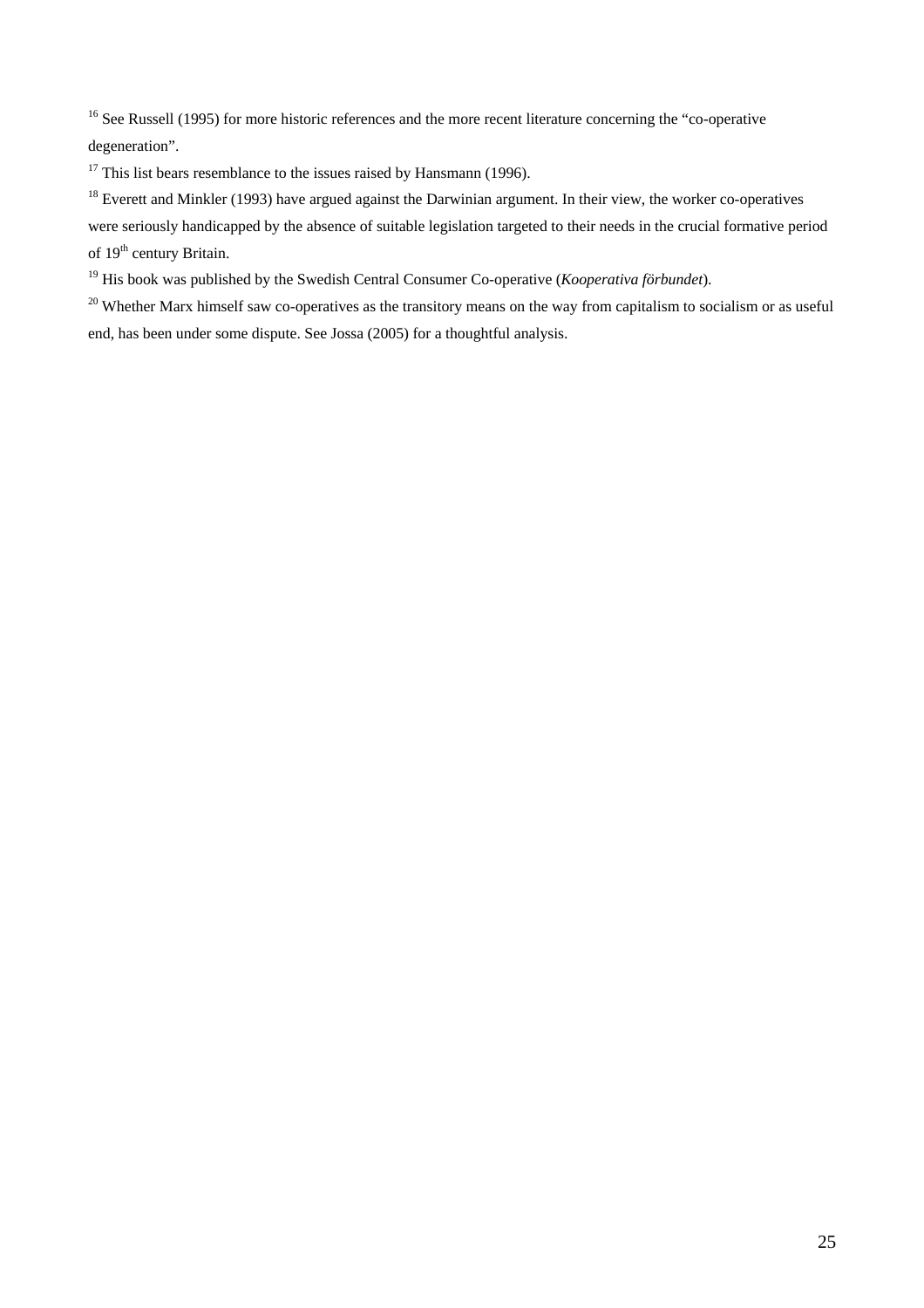### **Tables**

| Time /         | 1901-          | 1921-          | 1941-          | 1961-          | 1981-          | Total          |
|----------------|----------------|----------------|----------------|----------------|----------------|----------------|
| place          | 1920           | 1940           | 1960           | 1980           | 2000           |                |
| Finland        | $\Omega$       | 2              |                | 3              | $\Omega$       | 6              |
| Other          | $\overline{2}$ |                | $\overline{2}$ |                |                | 7              |
| Scandinavia    |                |                |                |                |                |                |
| Germany /      | 3              | $\overline{0}$ |                | $\overline{0}$ | $\Omega$       | $\overline{4}$ |
| Austria        |                |                |                |                |                |                |
| France         |                | $\overline{0}$ | $\overline{0}$ | $\overline{0}$ | $\overline{0}$ |                |
| Great          |                | $\overline{0}$ | $\overline{0}$ | $\overline{0}$ |                | $\overline{2}$ |
| <b>Britain</b> |                |                |                |                |                |                |
| North          | $\theta$       | $\theta$       | $\overline{0}$ | 3              |                | $\overline{4}$ |
| America        |                |                |                |                |                |                |
| Total          | 7              | 3              | $\overline{4}$ | ⇁              | 3              | 24             |

Table 1. Breakdown of textbooks according to the publication year and country of origin

Notes:

1) The time period refers to the publication year of the used in this study, which is not necessarily the first edition.

2) Begg *et al.* (1994) has been classified as originating from the UK, since the UK edition was used at the University of Helsinki.

Table 2. The coverage of co-operatives in the pre- and post - Second World War periods: summary statistics

|                                                                | Min  | Mean | Median | Max  | <b>Standard</b><br>deviation | Difference<br>in means<br>$(t-stat.)$ |
|----------------------------------------------------------------|------|------|--------|------|------------------------------|---------------------------------------|
| Co-operatives<br>only, pre WW<br>II $(N=10)$                   | 0.7% | 2.2% | 1.7%   | 4.6% | 1.3%                         | 2.0%<br>(3.92)                        |
| Co-operatives<br>only, post WW<br>II $(N=14)$                  | 0%   | 0.2% | 0.1%   | 0.6% | 0.2%                         |                                       |
| Co-operatives<br>and related<br>issues, pre<br>WW II $(N=10)$  | 0.8% | 3.0% | 2.3%   | 6.9% | 2.2%                         | 2.8%<br>(3.30)                        |
| Co-operatives<br>and related<br>issues, post<br>WW II $(N=14)$ | 0%   | 0.2% | 0.1%   | 0.7% | 0.3%                         |                                       |

Note: As a test of statistical significance, the table reports the t-statistic of the standard two-tailed ttest assuming unequal variance.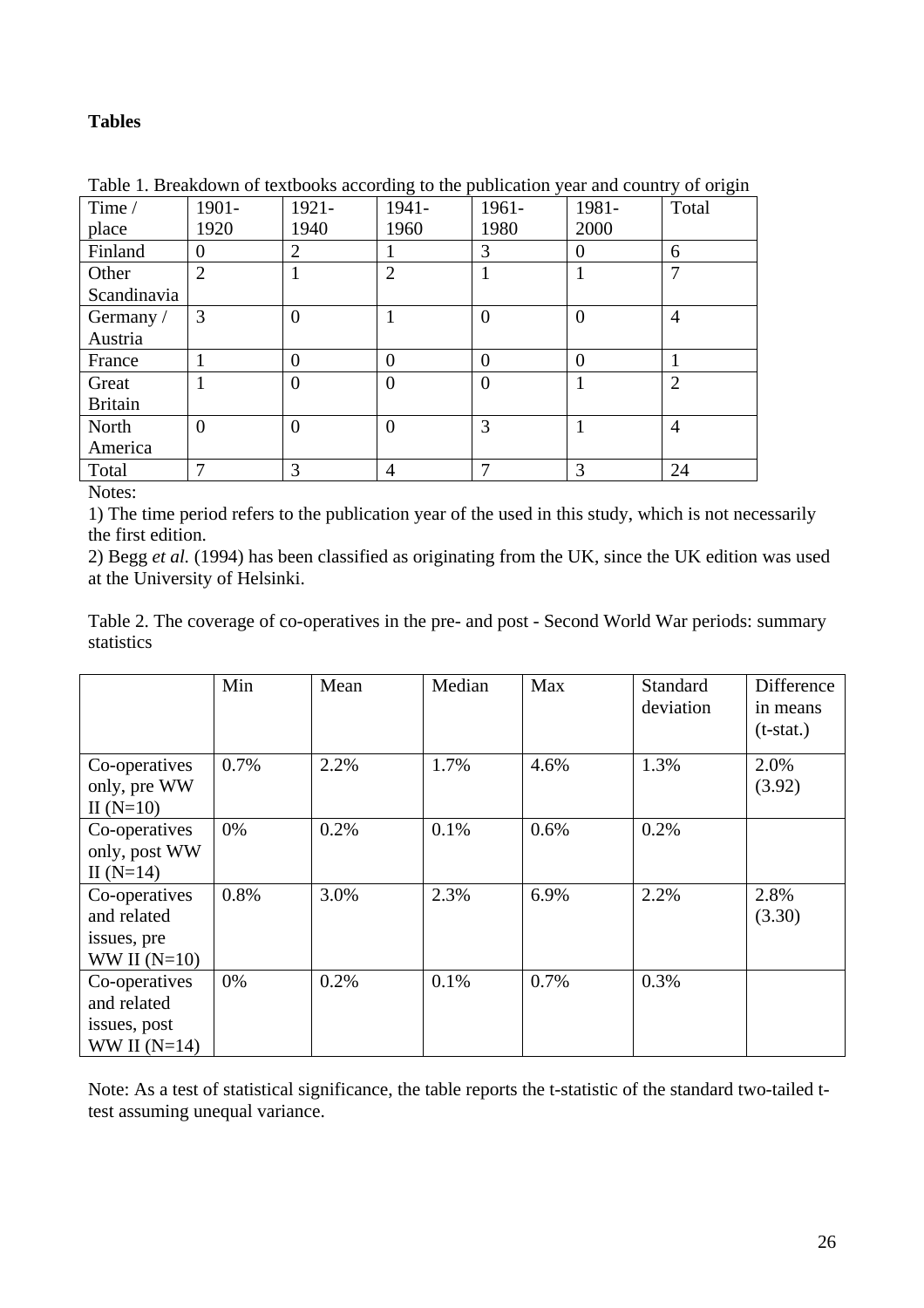| Country     | Number of co-op | % of population, | Number of co-op | % of population, |
|-------------|-----------------|------------------|-----------------|------------------|
|             | members, 1922   | 1922             | members, 1998   | 1998             |
| UK          | 4,559,000       | 10.8%            | 9,038,018       | 15.3%            |
| Germany     | 2,382,000       | 4.6%             | 21,640,000      | 26.4%            |
| France      | 2,300,000       | 5.9%             | 17,845,573      | 30.3%            |
| Switzerland | 369,000         | 9.5%             | 1,513,327       | 21.3%            |
| Finland     | 375,000         | 11.9%            | 1,066,774       | 20.7%            |
| Denmark     | 376,000         | 12.3%            | 1,392,244       | 26.3%            |
| <b>USA</b>  | n.a.            | n.a.             | 156,192,982     | 57.8%            |
| Canada      | n.a.            | n.a.             | 14,518,682      | 47.9%            |
| India       | n.a.            | n.a.             | 182,921,000     | 18.7%            |
| Japan       | n.a.            | n.a.             | 42,842,643      | 33.9%            |

**Appendix 1: The development of co-operative membership in selected countries** 

Sources: For 1922 figures for co-op membership, Gide (1922, p. 50); for 1998 membership, ICA (1998b); for population figures, Population Statistics at

http://www.library.uu.nl/wesp/populstat/populframe.html

Note: The number given for memberships should be regarded as indicative rather than exact. For both 1922 and 1998, the number of the members in co-operatives belonging to the International Cooperative Alliance (ICA) is provided, but this does not include unaffiliated co-operatives. On the other hand, no correction for multiple membership has been done.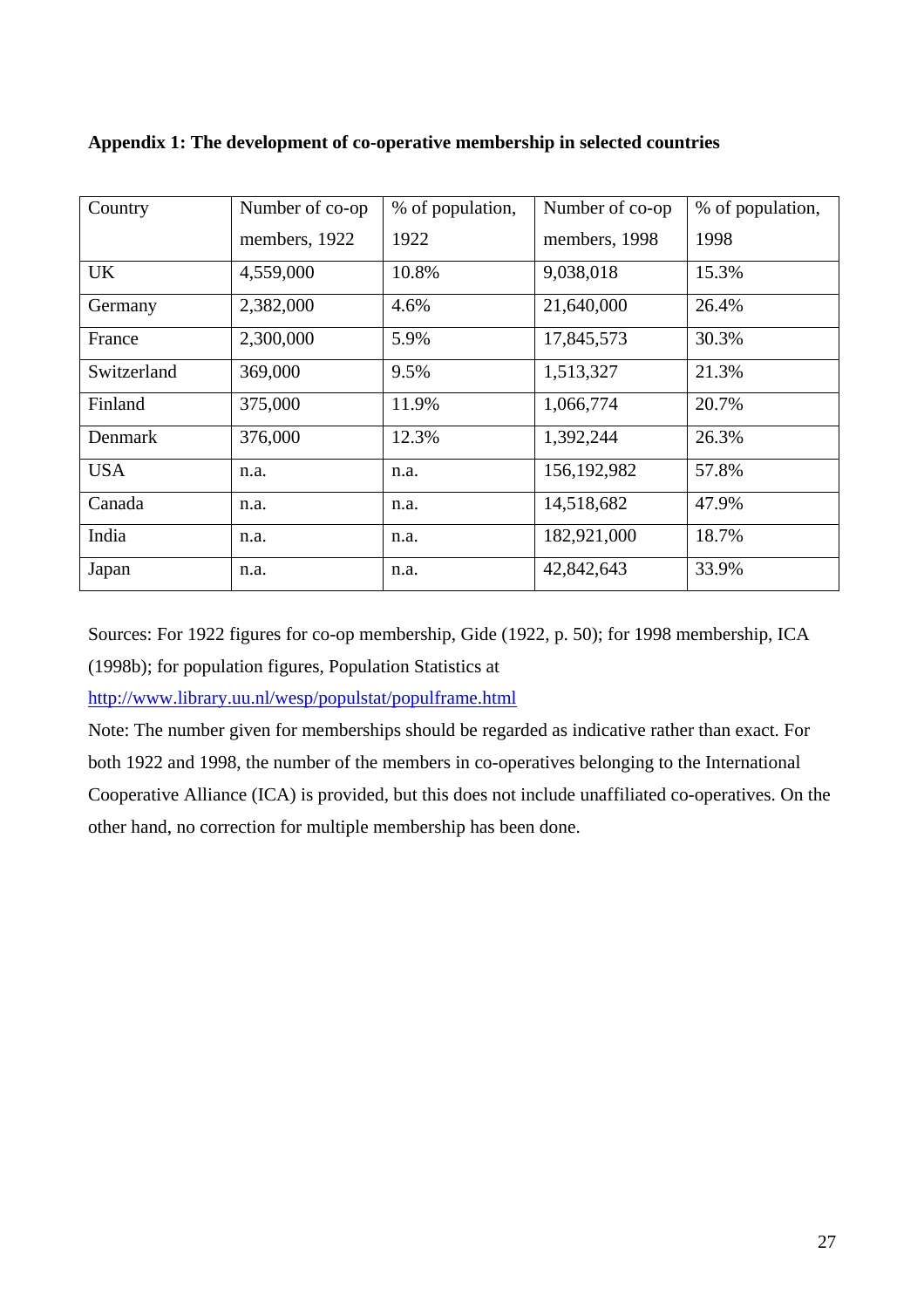| Author            | Aschehoug        | Westergaard  | Conrad<br>v. d.<br><b>Borght</b> |                | Philippovich     | Gide              |
|-------------------|------------------|--------------|----------------------------------|----------------|------------------|-------------------|
| Publication year  | 1903             | 1909         | 1909                             | 1911-13        | 1914             | 1919              |
| Book used in      | $1900s -$        | 1910s        | 1910 <sub>s</sub>                | 1900s-         | 1900s-1930s      | $1900s -$         |
| teaching          | 1920s            |              |                                  | 1910s          |                  | 1930s             |
| No. of pages      | 36.25/           | 6/203        | 2/134                            | 47.5/          | 13.75/612        | 33.5/             |
| devoted to co-    | 2098             | $(3.0\%)$    | $(1.5\%)$                        | 1040           | $(2.2\%)$        | 847               |
| operatives (%)    | (1.7%)           |              |                                  | $(4.6\%)$      |                  | $(4.0\%)$         |
| No. of pages      | 44 / 2098        | 12.25 / 203  | 2/134                            | 72 / 1040      | 17.25            | $43.\overline{5}$ |
| devoted to co-    | $(2.1\%)$        | $(6.0\%)$    | $(1.5\%)$                        | $(6.9\%)$      | $(2.8\%)$        | $(5.1\%)$         |
| operatives +      |                  |              |                                  |                |                  |                   |
| related issues    |                  |              |                                  |                |                  |                   |
| (% )              |                  |              |                                  |                |                  |                   |
| General           | 10.5             |              | 0.25                             | 2.5            | 2.5              |                   |
| Worker co-        | 6.75             | 1            | 1                                | 7.5            | 2.25             | 5                 |
| operatives        |                  |              |                                  |                |                  |                   |
| Consumer co-      | 8                | 2.25         |                                  | 9              | 3.75             | 5                 |
| operatives        |                  |              |                                  |                |                  |                   |
| Agricultural co-  | 1.5              | $\mathbf{1}$ | 0.25                             | 11             | 0.5              | 6                 |
| operatives        |                  |              |                                  |                |                  |                   |
| Credit co-        | $\overline{2.5}$ | 1.25         |                                  | 9.5            | 3.75             | 7.5               |
| operatives        |                  |              |                                  |                |                  |                   |
| Mutual insurance  | 1.75             | 0.25         |                                  | $\overline{4}$ | 0.5              |                   |
| companies         |                  |              |                                  |                |                  |                   |
| Other types of    |                  | 0.25         | 0.25                             | $\overline{4}$ | $\overline{0.5}$ | 1.5               |
| co-operatives     |                  |              |                                  |                |                  |                   |
| (e.g. housing,    |                  |              |                                  |                |                  |                   |
| construction)     |                  |              |                                  |                |                  |                   |
| Other             | 5.25             |              | 0.25                             |                |                  | 8.5               |
| Related issues    |                  |              |                                  |                |                  |                   |
| History of ideas  | 2.25             | $3.5$        |                                  |                | 3                | 0.5               |
| Profit-sharing    |                  | 1.5          |                                  | 6.5            | 0.25             | $\overline{6.5}$  |
| and employee      |                  |              |                                  |                |                  |                   |
| ownership         |                  |              |                                  |                |                  |                   |
| Savings banks     | 5.5              | 0.25         |                                  | 18             | 0.25             | 3                 |
| Co-operatives in  |                  | 1            |                                  |                |                  |                   |
| socialism (incl.  |                  |              |                                  |                |                  |                   |
| collective farms, |                  |              |                                  |                |                  |                   |
| Yugoslav self-    |                  |              |                                  |                |                  |                   |
| management)       |                  |              |                                  |                |                  |                   |

Appendix 2: Discussion on co-operatives at economic textbooks, by subject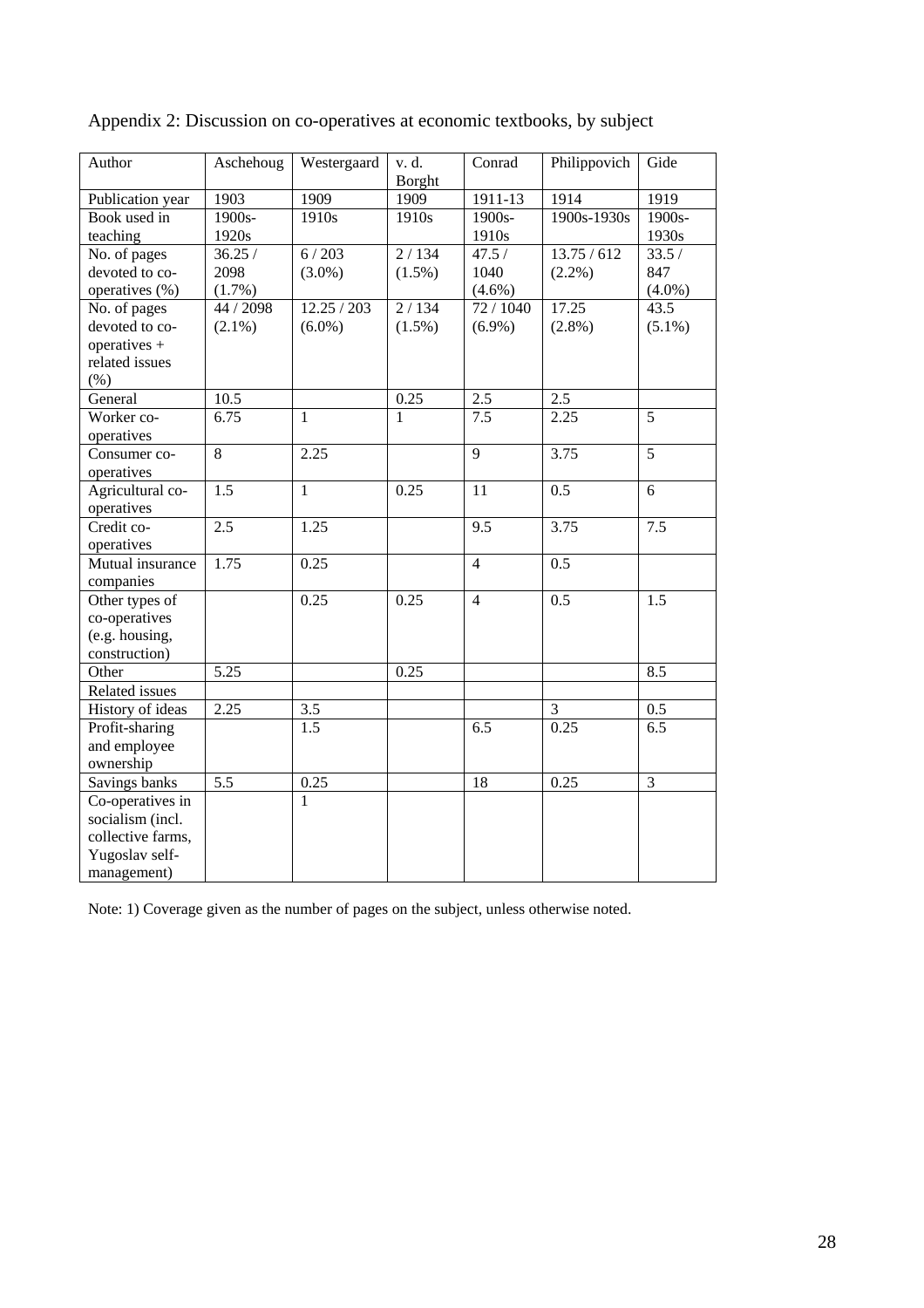Appendix 2, continued

| Author             | Marshall         | Harmaja              | <b>Brisman</b> | Willgren               | Röpke            | Leppo          |
|--------------------|------------------|----------------------|----------------|------------------------|------------------|----------------|
| Publication year   | 1920             | 1925                 | 1925           | 1925                   | 1951             | 1952           |
| Book used in       | 1930s-           | 1930s-               | 1920s          | 1920s-                 | 1950s            | 1950s-         |
| teaching           | 1950s            | 1950s                |                | 1930s                  |                  | 1970s          |
| No. of pages       | 4.75/722         | $\overline{4.5}/270$ | 3/198          | $\overline{1.5}$ / 161 | $\boldsymbol{0}$ | 1.25/202       |
| devoted to co-     | $(0.7\%)$        | $(1.7\%)$            | $(1.5\%)$      | $(0.9\%)$              |                  | $(0.6\%)$      |
| operatives (%)     |                  |                      |                |                        |                  |                |
| No. of pages       | 5.5              | 6.5                  | 3              | 1.5                    | $\mathbf{0}$     | $\overline{2}$ |
| devoted to co-     | $(0.8\%)$        | $(2.4\%)$            | $(1.5\%)$      | $(0.9\%)$              |                  | $(1.0\%)$      |
| operatives +       |                  |                      |                |                        |                  |                |
| related issues (%) |                  |                      |                |                        |                  |                |
| General            |                  | 1                    |                | 0.25                   |                  | 0.75           |
| Worker co-         | $\overline{3}$   | 0.5                  | 0.5            |                        |                  |                |
| operatives         |                  |                      |                |                        |                  |                |
| Consumer co-       | 0.5              | 0.75                 | 2.25           | 0.5                    |                  |                |
| operatives         |                  |                      |                |                        |                  |                |
| Agricultural co-   | $\overline{0.5}$ | 1.25                 | 0.25           | 0.25                   |                  |                |
| operatives         |                  |                      |                |                        |                  |                |
| Credit co-         |                  | 0.5                  |                | 0.25                   |                  | 0.25           |
| operatives         |                  |                      |                |                        |                  |                |
| Mutual insurance   |                  | 0.5                  |                | 0.25                   |                  |                |
| Other co-          |                  |                      |                |                        |                  |                |
| operatives         |                  |                      |                |                        |                  |                |
| (e.g. housing,     |                  |                      |                |                        |                  |                |
| construction)      |                  |                      |                |                        |                  |                |
| Other              | 0.75             |                      |                |                        |                  | 0.25           |
| Related issues     |                  |                      |                |                        |                  |                |
| History of ideas   |                  | 1                    |                |                        |                  | 0.25           |
| Profit-sharing     | $\mathbf{1}$     | $\overline{0.5}$     |                |                        |                  |                |
| and employee       |                  |                      |                |                        |                  |                |
| ownership          |                  |                      |                |                        |                  |                |
| Savings banks      |                  | 0.5                  |                |                        |                  | 0.5            |
| Co-operatives in   |                  |                      |                |                        |                  |                |
| socialism (incl.   |                  |                      |                |                        |                  |                |
| collective farms,  |                  |                      |                |                        |                  |                |
| Yugoslav self-     |                  |                      |                |                        |                  |                |
| management)        |                  |                      |                |                        |                  |                |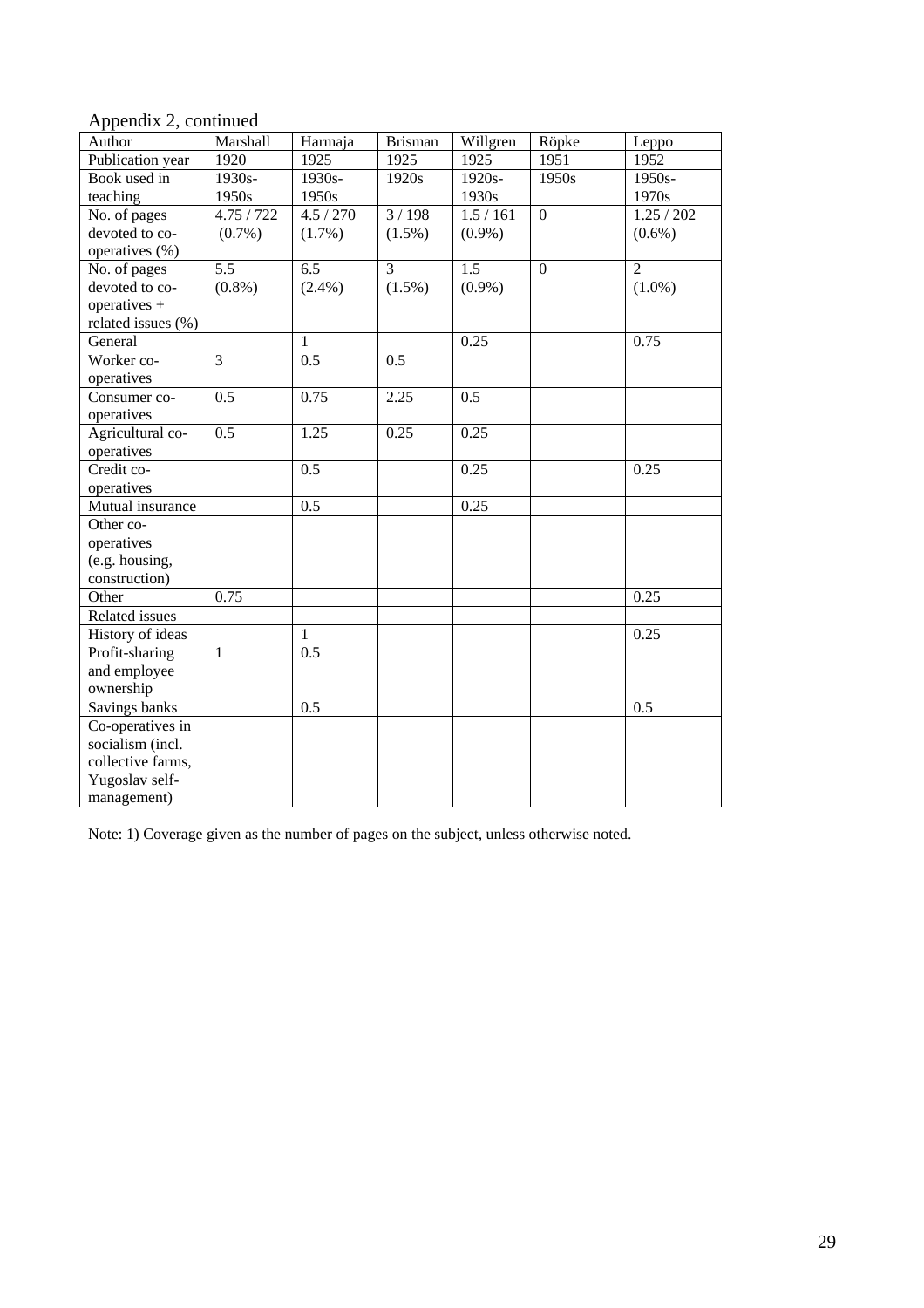|  |  | Appendix 2, continued |
|--|--|-----------------------|
|--|--|-----------------------|

| Author                | Welinder         | Nyboe<br>Andersen, | Boulding     | Tamminen         | Gerhard     | Samuelson        |
|-----------------------|------------------|--------------------|--------------|------------------|-------------|------------------|
|                       |                  | Fog,               |              |                  |             |                  |
|                       |                  | Winding            |              |                  |             |                  |
| Publication           | 1953             | 1962               | 1966         | 1967             | 1968        | 1970             |
| year                  |                  |                    |              |                  |             |                  |
| Book used in          | 1940s-           | 1950s-             | 1950s-       | 1960s-           | 1960s-1970s | 1970s-1980s      |
| teaching              | 1950s            | 1960s              | 1960s        | 1970s            |             |                  |
| No. of pages          | 3/530            | 0.5 / 502          | 1.75/693     | 0.25 / 184       | 0.25 / 309  | 0/835            |
| devoted to co-        | $(0.6\%)$        | $(0.1\%)$          | $(0.3\%)$    | $(0.1\%)$        | $(0.1\%)$   |                  |
| operatives (%)        |                  |                    |              |                  |             |                  |
| No. of pages          | $\overline{3.5}$ | 1.25               | 1.75         | $\overline{0.5}$ | 0.25        | $\overline{0.5}$ |
| devoted to co-        | $(0.7\%)$        | $(0.2\%)$          | $(0.3\%)$    | $(0.3\%)$        | $(0.1\%)$   | $(0.1\%)$        |
| operatives +          |                  |                    |              |                  |             |                  |
| related issues        |                  |                    |              |                  |             |                  |
| (% )                  |                  |                    |              |                  |             |                  |
| General<br>Worker co- | 0.25             | 0.5                | 0.5          |                  | 0.25        |                  |
| operatives            |                  |                    |              |                  |             |                  |
| Consumer co-          | 1.25             |                    | $\mathbf{1}$ |                  |             |                  |
| operatives            |                  |                    |              |                  |             |                  |
| Agricultural          | $\overline{0.5}$ |                    |              |                  |             |                  |
| co-operatives         |                  |                    |              |                  |             |                  |
| Credit co-            | 0.5              |                    | 0.25         | 0.25             |             |                  |
| operatives            |                  |                    |              |                  |             |                  |
| Mutual                |                  |                    |              |                  |             |                  |
| insurance             |                  |                    |              |                  |             |                  |
| Other co-             | 0.25             |                    |              |                  |             |                  |
| operatives            |                  |                    |              |                  |             |                  |
| (e.g. housing,        |                  |                    |              |                  |             |                  |
| construction)         |                  |                    |              |                  |             |                  |
| Other                 | 0.25             |                    |              |                  |             |                  |
| Related issues        |                  |                    |              |                  |             |                  |
| History of ideas      |                  |                    |              |                  |             |                  |
| Profit-sharing        |                  | 0.25               |              |                  |             |                  |
| and employee          |                  |                    |              |                  |             |                  |
| ownership             |                  |                    |              |                  |             |                  |
| Savings banks         | 0.5              |                    |              |                  |             |                  |
| Co-operatives         |                  | 0.5                |              | 0.25             |             | 0.5              |
| in socialism          |                  |                    |              |                  |             |                  |
| (incl. collective     |                  |                    |              |                  |             |                  |
| farms,                |                  |                    |              |                  |             |                  |
| Yugoslav self-        |                  |                    |              |                  |             |                  |
| management)           |                  |                    |              |                  |             |                  |